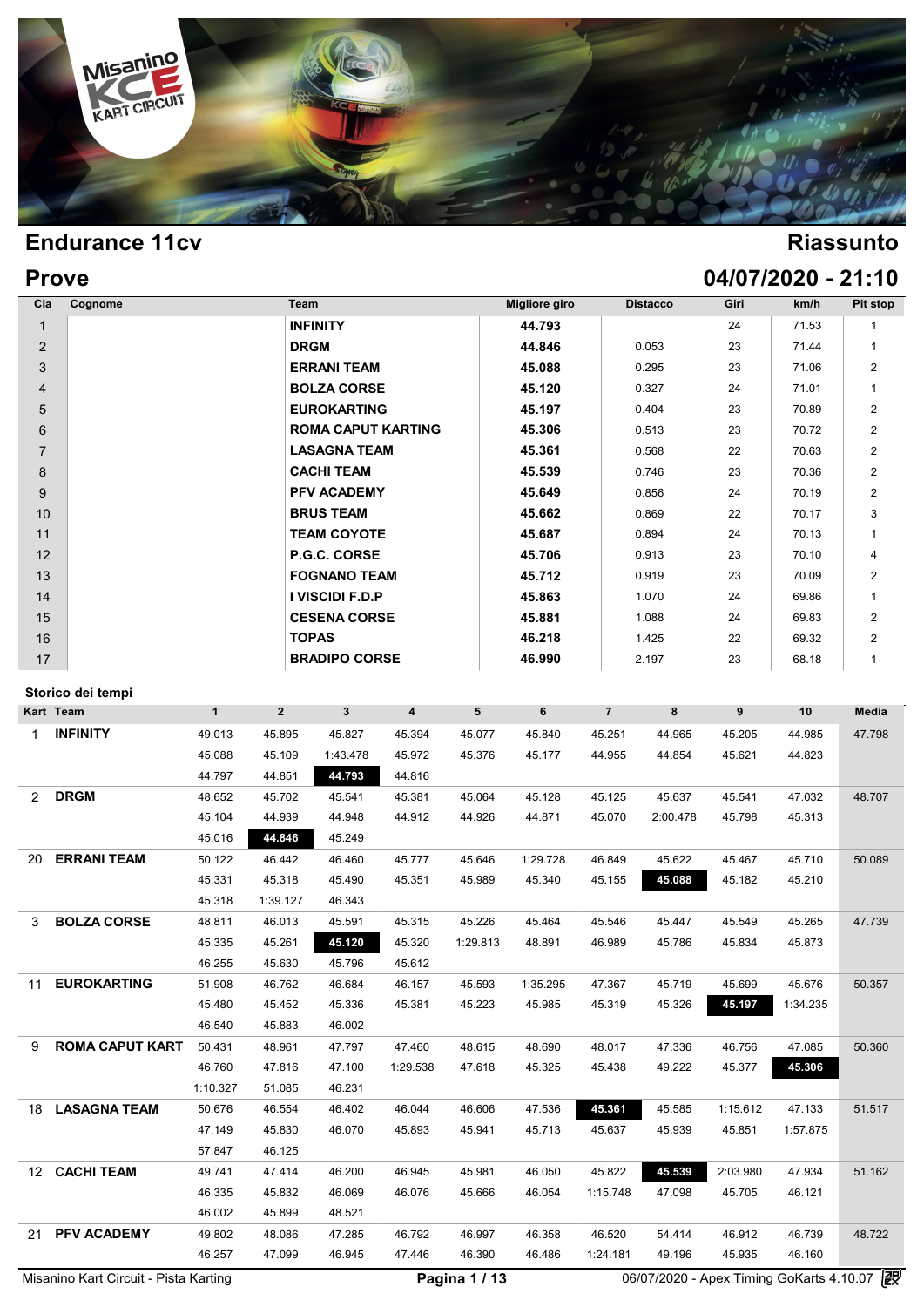

|                | <b>Endurance 11cv</b> |              |                |              |          |          |          |                |          |          |          | <b>Riassunto</b> |
|----------------|-----------------------|--------------|----------------|--------------|----------|----------|----------|----------------|----------|----------|----------|------------------|
|                | Kart Team             | $\mathbf{1}$ | $\overline{2}$ | $\mathbf{3}$ | 4        | 5        | 6        | $\overline{7}$ | 8        | 9        | 10       | Media            |
|                |                       | 45.897       | 45.975         | 45.821       | 45.649   |          |          |                |          |          |          |                  |
| 19             | <b>BRUS TEAM</b>      | 52.470       | 49.224         | 49.440       | 49.092   | 48.524   | 47.844   | 48.139         | 47.946   | 48.400   | 50.637   | 53.461           |
|                |                       | 49.364       | 1:32.916       | 47.424       | 46.688   | 46.402   | 46.017   | 45.662         | 46.239   | 1:32.296 | 47.054   |                  |
|                |                       | 46.155       | 1:18.218       |              |          |          |          |                |          |          |          |                  |
| 5              | <b>TEAM COYOTE</b>    | 51.823       | 47.040         | 46.466       | 46.568   | 46.087   | 46.321   | 46.025         | 46.464   | 46.607   | 46.221   | 48.235           |
|                |                       | 46.123       | 45.687         | 45.757       | 45.817   | 45.714   | 1:24.744 | 49.071         | 46.302   | 46.454   | 46.663   |                  |
|                |                       | 46.803       | 46.151         | 46.161       | 46.588   |          |          |                |          |          |          |                  |
| 8              | P.G.C. CORSE          | 51.687       | 47.774         | 46.459       | 47.491   | 1:16.765 | 47.110   | 46.654         | 46.672   | 46.752   | 45.706   | 51.248           |
|                |                       | 1:12.290     | 48.825         | 49.135       | 46.505   | 46.188   | 46.056   | 47.215         | 59.264   | 49.187   | 1:10.230 |                  |
|                |                       | 48.429       | 46.238         | 46.094       |          |          |          |                |          |          |          |                  |
| 22             | <b>FOGNANO TEAM</b>   | 49.285       | 46.911         | 46.331       | 46.942   | 46.549   | 45.712   | 1:19.730       | 48.738   | 46.632   | 46.546   | 50.707           |
|                |                       | 46.639       | 46.321         | 46.265       | 1:29.496 | 52.046   | 48.472   | 48.268         | 47.400   | 48.013   | 47.575   |                  |
|                |                       | 47.905       | 46.933         | 47.561       |          |          |          |                |          |          |          |                  |
| 6              | I VISCIDI F.D.P       | 53.589       | 48.176         | 46.627       | 46.552   | 46.490   | 46.933   | 46.024         | 46.487   | 47.047   | 46.228   | 49.131           |
|                |                       | 47.452       | 45.863         | 46.930       | 46.531   | 46.629   | 48.015   | 46.704         | 46.487   | 46.251   | 46.571   |                  |
|                |                       | 46.154       | 1:37.591       | 47.704       | 46.122   |          |          |                |          |          |          |                  |
| 4              | <b>CESENA CORSE</b>   | 51.019       | 47.396         | 46.443       | 46.296   | 48.438   | 46.417   | 45.881         | 46.178   | 47.520   | 1:17.222 | 49.242           |
|                |                       | 48.939       | 47.204         | 47.061       | 46.602   | 46.231   | 47.341   | 46.318         | 47.266   | 1:10.564 | 47.425   |                  |
|                |                       | 46.093       | 46.080         | 45.953       | 45.923   |          |          |                |          |          |          |                  |
| $\overline{7}$ | <b>TOPAS</b>          | 51.376       | 48.699         | 48.716       | 48.263   | 48.457   | 48.770   | 48.403         | 1:28.213 | 53.358   | 48.687   | 51.899           |
|                |                       | 48.199       | 48.043         | 48.699       | 48.292   | 49.095   | 1:24.143 | 48.410         | 47.426   | 46.595   | 46.218   |                  |
|                |                       | 47.167       | 46.569         |              |          |          |          |                |          |          |          |                  |
| 14             | <b>BRADIPO CORSE</b>  | 52.642       | 48.376         | 49.262       | 50.004   | 49.958   | 49.694   | 50.640         | 48.168   | 49.040   | 48.741   | 51.213           |
|                |                       | 49.169       | 48.658         | 48.424       | 1:36.654 | 51.150   | 48.860   | 48.198         | 48.522   | 47.354   | 48.414   |                  |
|                |                       | 47.234       | 46.990         | 51.756       |          |          |          |                |          |          |          |                  |

## **Qualifiche 04/07/2020 - 21:31**

| Cla            | Cognome | Team                      | Migliore giro | <b>Distacco</b> | Giri | km/h  | Pit stop |
|----------------|---------|---------------------------|---------------|-----------------|------|-------|----------|
| $\mathbf{1}$   |         | <b>INFINITY</b>           | 44.709        |                 | 14   | 71.66 |          |
| 2              |         | <b>DRGM</b>               | 44.740        | 0.031           | 14   | 71.61 |          |
| 3              |         | <b>EUROKARTING</b>        | 45.014        | 0.305           | 14   | 71.18 |          |
| $\overline{4}$ |         | <b>ERRANI TEAM</b>        | 45.089        | 0.380           | 14   | 71.06 |          |
| 5              |         | <b>LASAGNA TEAM</b>       | 45.251        | 0.542           | 14   | 70.81 |          |
| 6              |         | <b>PFV ACADEMY</b>        | 45.287        | 0.578           | 13   | 70.75 |          |
| $\overline{7}$ |         | <b>BOLZA CORSE</b>        | 45.397        | 0.688           | 14   | 70.58 |          |
| 8              |         | <b>CESENA CORSE</b>       | 45.513        | 0.804           | 13   | 70.40 |          |
| 9              |         | <b>CACHI TEAM</b>         | 45.517        | 0.808           | 13   | 70.39 |          |
| 10             |         | P.G.C. CORSE              | 45.578        | 0.869           | 13   | 70.30 |          |
| 11             |         | I VISCIDI F.D.P           | 45.759        | 1.050           | 13   | 70.02 |          |
| 12             |         | <b>ROMA CAPUT KARTING</b> | 45.818        | 1.109           | 13   | 69.93 |          |
| 13             |         | <b>TEAM COYOTE</b>        | 45.901        | 1.192           | 13   | 69.80 |          |
| 14             |         | <b>FOGNANO TEAM</b>       | 46.512        | 1.803           | 13   | 68.89 |          |
| 15             |         | <b>TOPAS</b>              | 46.575        | 1.866           | 13   | 68.79 |          |
| 16             |         | <b>BRADIPO CORSE</b>      | 46.654        | 1.945           | 13   | 68.68 |          |
| 17             |         | <b>BRUS TEAM</b>          | 46.983        | 2.274           | 12   | 68.19 |          |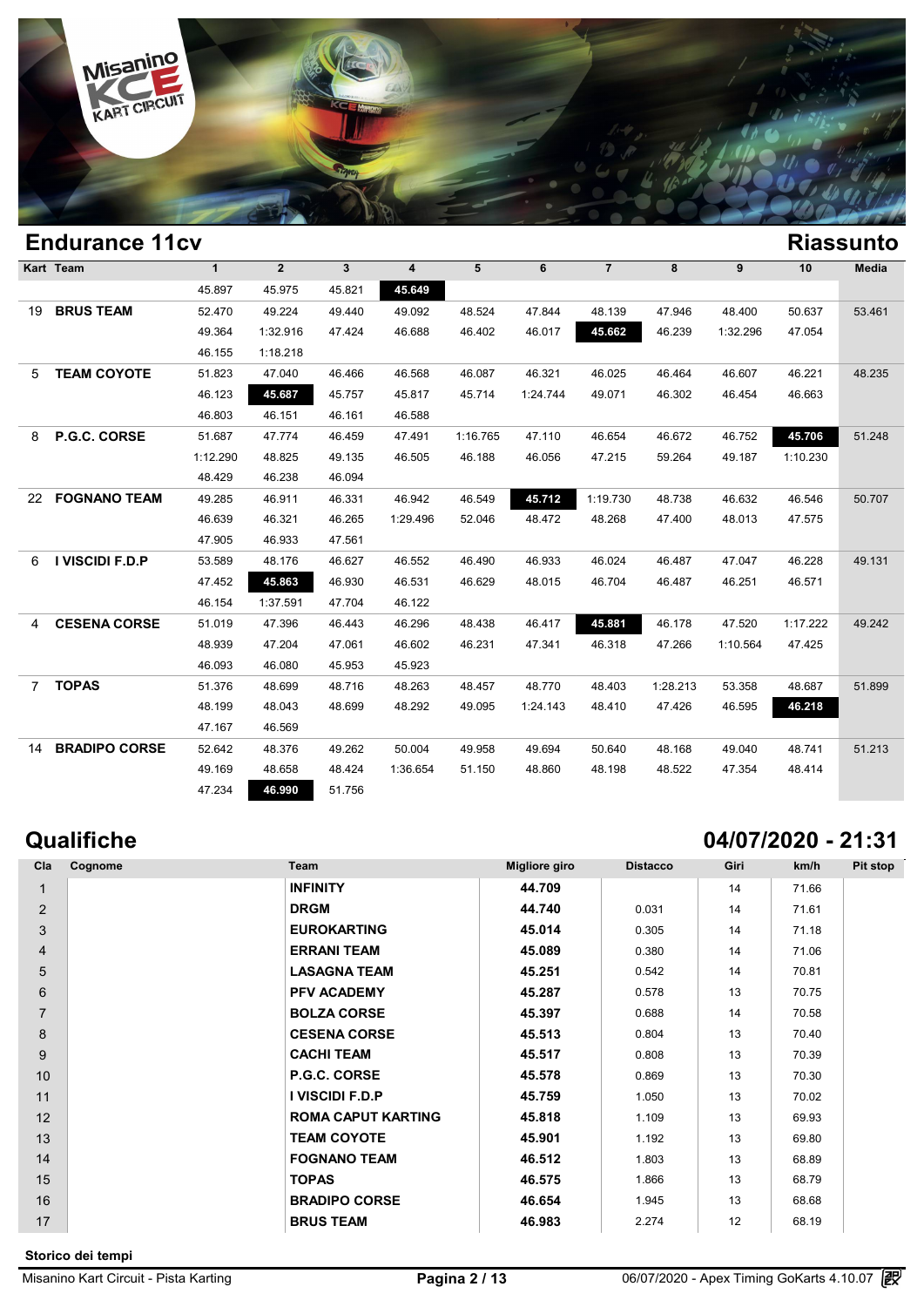

|                 | <b>Endurance 11cv</b>  |              |                |              |                         |        |        |                |        |                  |        | <b>Riassunto</b> |
|-----------------|------------------------|--------------|----------------|--------------|-------------------------|--------|--------|----------------|--------|------------------|--------|------------------|
|                 | Kart Team              | $\mathbf{1}$ | $\overline{2}$ | $\mathbf{3}$ | $\overline{\mathbf{4}}$ | 5      | 6      | $\overline{7}$ | 8      | $\boldsymbol{9}$ | 10     | Media            |
| $\mathbf 1$     | <b>INFINITY</b>        | 44.751       | 45.908         | 45.374       | 44.755                  | 44.980 | 44.709 | 47.296         | 44.794 | 44.819           | 45.337 | 45.266           |
|                 |                        | 44.956       | 45.011         | 44.720       | 46.315                  |        |        |                |        |                  |        |                  |
| $\overline{2}$  | <b>DRGM</b>            | 44.908       | 44.829         | 45.113       | 44.740                  | 45.050 | 44.870 | 45.073         | 44.917 | 44.935           | 44.890 | 44.915           |
|                 |                        | 44.797       | 44.843         | 44.966       | 44.882                  |        |        |                |        |                  |        |                  |
| 11              | <b>EUROKARTING</b>     | 45.638       | 45.442         | 45.454       | 45.844                  | 45.896 | 46.003 | 49.800         | 45.036 | 45.540           | 45.416 | 45.907           |
|                 |                        | 45.014       | 45.430         | 45.851       | 46.334                  |        |        |                |        |                  |        |                  |
| 20              | <b>ERRANI TEAM</b>     | 45.467       | 45.226         | 45.651       | 45.089                  | 45.443 | 45.481 | 45.201         | 45.519 | 45.366           | 45.457 | 45.398           |
|                 |                        | 45.455       | 45.396         | 45.452       | 45.370                  |        |        |                |        |                  |        |                  |
| 18              | <b>LASAGNA TEAM</b>    | 45.502       | 45.558         | 45.419       | 45.556                  | 45.852 | 45.664 | 45.429         | 45.462 | 45.485           | 45.803 | 45.529           |
|                 |                        | 45.650       | 45.344         | 45.251       | 45.431                  |        |        |                |        |                  |        |                  |
| 21              | <b>PFV ACADEMY</b>     | 48.980       | 46.252         | 45.642       | 45.615                  | 45.445 | 45.762 | 45.395         | 45.629 | 45.460           | 45.287 | 45.841           |
|                 |                        | 45.503       | 45.336         | 45.632       |                         |        |        |                |        |                  |        |                  |
| 3               | <b>BOLZA CORSE</b>     | 45.738       | 45.746         | 45.637       | 45.486                  | 45.456 | 45.861 | 45.469         | 45.413 | 45.850           | 45.397 | 45.629           |
|                 |                        | 45.520       | 45.870         | 45.763       | 45.603                  |        |        |                |        |                  |        |                  |
| 4               | <b>CESENA CORSE</b>    | 45.653       | 45.967         | 46.050       | 45.923                  | 45.957 | 45.965 | 46.185         | 46.555 | 46.014           | 46.277 | 46.007           |
|                 |                        | 46.137       | 45.901         | 45.513       |                         |        |        |                |        |                  |        |                  |
| 12              | <b>CACHI TEAM</b>      | 46.225       | 45.874         | 45.975       | 45.517                  | 53.149 | 46.091 | 45.958         | 46.222 | 46.471           | 45.535 | 46.551           |
|                 |                        | 46.017       | 45.817         | 46.316       |                         |        |        |                |        |                  |        |                  |
| 8               | <b>P.G.C. CORSE</b>    | 45.680       | 46.280         | 45.825       | 47.550                  | 45.578 | 45.723 | 46.760         | 45.989 | 45.648           | 45.659 | 46.047           |
|                 |                        | 45.998       | 45.941         | 45.990       |                         |        |        |                |        |                  |        |                  |
| 6               | I VISCIDI F.D.P        | 45.938       | 45.828         | 46.137       | 46.920                  | 47.089 | 45.759 | 45.963         | 46.434 | 46.071           | 45.962 | 46.882           |
|                 |                        | 46.063       | 55.141         | 46.163       |                         |        |        |                |        |                  |        |                  |
| 9               | <b>ROMA CAPUT KART</b> | 46.425       | 46.892         | 47.228       | 50.098                  | 45.956 | 49.789 | 45.861         | 45.888 | 46.391           | 46.204 | 46.836           |
|                 |                        | 46.047       | 45.818         | 46.280       |                         |        |        |                |        |                  |        |                  |
| 5               | <b>TEAM COYOTE</b>     | 46.131       | 46.059         | 45.901       | 46.415                  | 46.810 | 46.018 | 46.117         | 46.028 | 46.457           | 46.067 | 46.255           |
|                 |                        | 46.373       | 46.512         | 46.437       |                         |        |        |                |        |                  |        |                  |
| 22              | <b>FOGNANO TEAM</b>    | 48.957       | 47.938         | 47.105       | 49.546                  | 48.134 | 47.347 | 47.544         | 47.983 | 47.494           | 46.989 | 47.917           |
|                 |                        | 48.817       | 48.562         | 46.512       |                         |        |        |                |        |                  |        |                  |
| $7\phantom{.0}$ | <b>TOPAS</b>           | 47.056       | 46.830         | 47.869       | 48.205                  | 47.166 | 47.632 | 46.575         | 46.576 | 46.823           | 46.990 | 47.216           |
|                 |                        | 48.459       | 46.647         | 46.980       |                         |        |        |                |        |                  |        |                  |
| 14              | <b>BRADIPO CORSE</b>   | 46.654       | 46.700         | 47.152       | 47.035                  | 47.213 | 47.427 | 47.096         | 47.489 | 47.046           | 47.466 | 47.853           |
|                 |                        | 48.080       | 46.734         | 55.998       |                         |        |        |                |        |                  |        |                  |
| 19              | <b>BRUS TEAM</b>       | 47.687       | 47.680         | 48.263       | 46.983                  | 48.031 | 48.731 | 47.851         | 49.211 | 47.965           | 47.218 | 47.964           |
|                 |                        | 47.466       | 48.490         |              |                         |        |        |                |        |                  |        |                  |
|                 |                        |              |                |              |                         |        |        |                |        |                  |        |                  |

# **Finale 04/07/2020 - 22:01**

| Cla | Team                      | Giri | Tempo       | <b>Distacco</b> | Interv. | km/h  | Migliore giro | Pit stop       | Pena |
|-----|---------------------------|------|-------------|-----------------|---------|-------|---------------|----------------|------|
|     | <b>INFINITY</b>           | 148  | 2:00:38.976 |                 |         | 65.51 | 44.756        |                |      |
| 2   | <b>ERRANI TEAM</b>        | 147  | 2:00:41.330 | 1 Giro          | Giro    | 65.04 | 44.805        |                |      |
| 3   | <b>BOLZA CORSE</b>        | 147  | 2:00:44.086 | 1 Giro          | 2.756   | 65.02 | 45.017        |                |      |
| 4   | <b>DRGM</b>               | 147  | 2:01:03.414 | 1 Giro          | 19.328  | 64.84 | 44.684        | 7              | 1 G. |
| 5   | <b>CACHI TEAM</b>         | 147  | 2:01:18.904 | 1 Giro          | 15.490  | 64.71 | 45.203        |                |      |
| 6   | <b>EUROKARTING</b>        | 146  | 2:01:02.427 | 2 Giri          | Giro    | 64.41 | 45.120        |                |      |
|     | <b>CESENA CORSE</b>       | 146  | 2:01:05.763 | 2 Giri          | 3.336   | 64.38 | 45.203        | $\overline{7}$ |      |
| 8   | <b>ROMA CAPUT KARTING</b> | 145  | 2:00:57.049 | 3 Giri          | Giro    | 64.02 | 44.800        |                |      |
| 9   | <b>TEAM COYOTE</b>        | 145  | 2:01:18.470 | 3 Giri          | 21.421  | 63.83 | 45.296        |                |      |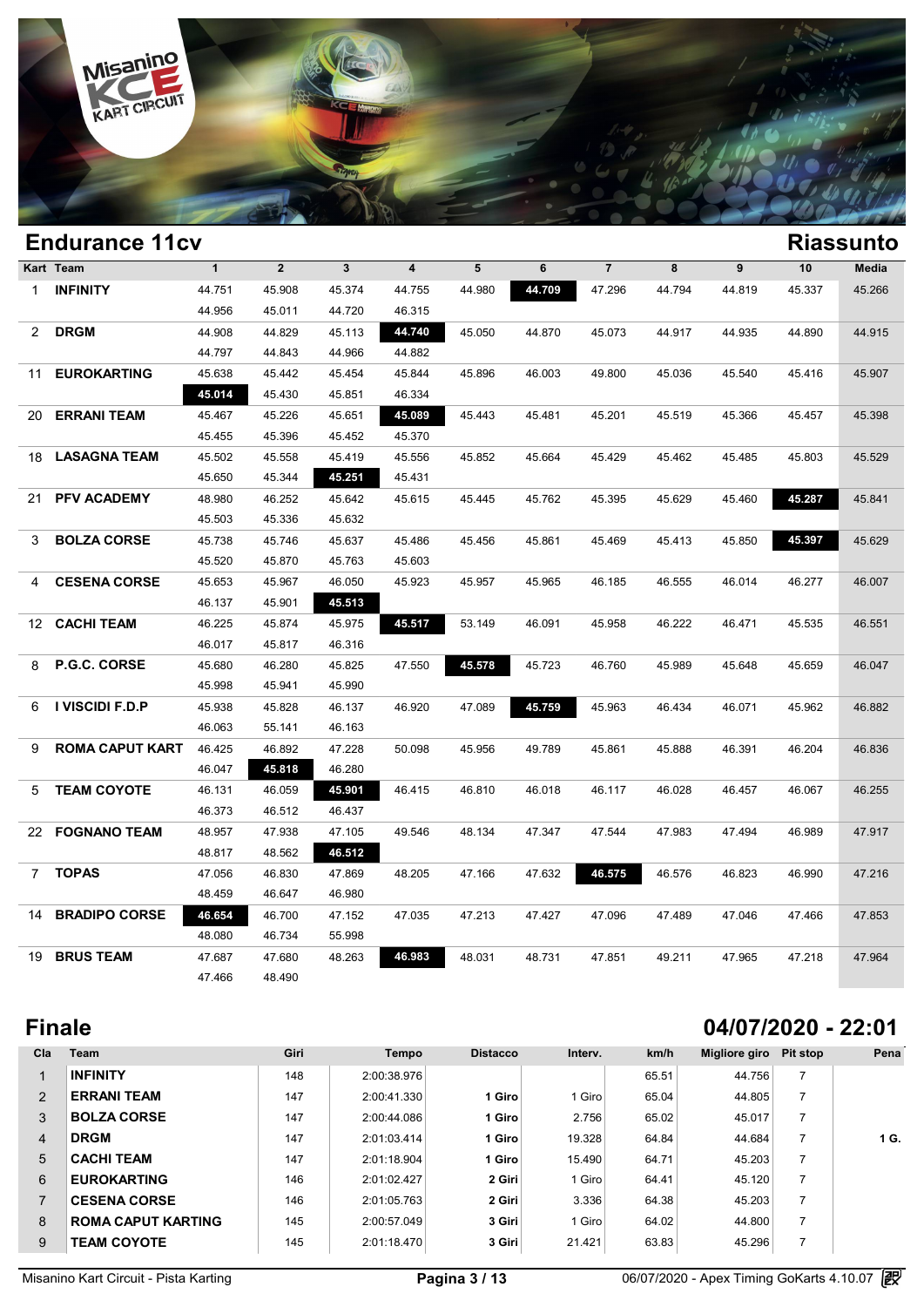

| Cla | <b>Team</b>          | Giri | Tempo       | <b>Distacco</b> | Interv. | km/h  | Migliore giro | Pit stop | Pena |
|-----|----------------------|------|-------------|-----------------|---------|-------|---------------|----------|------|
| 10  | P.G.C. CORSE         | 145  | 2:01:25.038 | 3 Giri          | 6.568   | 63.77 | 45.382        |          |      |
| 11  | <b>LASAGNA TEAM</b>  | 144  | 2:00:46.332 | 4 Giri          | Giro    | 63.67 | 45.507        |          |      |
| 12  | <b>FOGNANO TEAM</b>  | 144  | 2:00:51.960 | 4 Giri          | 5.628   | 63.62 | 45.593        |          |      |
| 13  | VISCIDI F.D.P        | 144  | 2:01:10.128 | 4 Giri          | 18.168  | 63.46 | 45.336        |          |      |
| 14  | <b>BRUS TEAM</b>     | 143  | 2:00:39.752 | 5 Giri          | Giro    | 63.29 | 45.443        |          |      |
| 15  | <b>PFV ACADEMY</b>   | 143  | 2:00:58.345 | 5 Giri          | 18.593  | 63.12 | 45.089        |          | 3 G. |
| 16  | <b>TOPAS</b>         | 141  | 2:01:06.345 | 7 Giri          | 2 Giri  | 62.17 | 45.726        |          |      |
| 17  | <b>BRADIPO CORSE</b> | 140  | 2:00:48.840 | 8 Giri          | Giro    | 61.88 | 46.477        |          |      |

### **Penalità**

| <b>Ora</b> | Team                | Penalità     | <b>Motivo</b>                        |
|------------|---------------------|--------------|--------------------------------------|
| 00:21      | <b>ERRANI TEAM</b>  | Avvertimento | Tempo in pit 01:02 (Giro 26)         |
| 00:31      | <b>LASAGNA TEAM</b> | Avvertimento | Tempo in pit 01:03 (Giro 37)         |
| 00:42      | <b>DRGM</b>         | Avvertimento | Tempo di staffetta : 22:07 (Giro 54) |
| 00:42      | <b>PFV ACADEMY</b>  | Avvertimento | Tempo di staffetta : 20:24 (Giro 53) |
| 00:44      | <b>PFV ACADEMY</b>  | Avvertimento | Tempo in pit 01:02 (Giro 53)         |
| 01:01      | I VISCIDI F.D.P     | Avvertimento | Tempo in pit 01:09 (Giro 73)         |
| 01:21      | <b>PFV ACADEMY</b>  | Avvertimento | Tempo in pit 01:02 (Giro 98)         |
| 01:42      | <b>PFV ACADEMY</b>  | Avvertimento | Tempo in pit 01:02 (Giro 123)        |

### **Storico dei tempi**

|        |                                                                                                                                                             |                                                                                                                                  |                                                                                                                    |                                                                                                                             |                                                                                                         |                                                                                                         |                                                                                                                    |                                                                                                       |                                                                                                         | Media                                                                                                  |
|--------|-------------------------------------------------------------------------------------------------------------------------------------------------------------|----------------------------------------------------------------------------------------------------------------------------------|--------------------------------------------------------------------------------------------------------------------|-----------------------------------------------------------------------------------------------------------------------------|---------------------------------------------------------------------------------------------------------|---------------------------------------------------------------------------------------------------------|--------------------------------------------------------------------------------------------------------------------|-------------------------------------------------------------------------------------------------------|---------------------------------------------------------------------------------------------------------|--------------------------------------------------------------------------------------------------------|
|        |                                                                                                                                                             |                                                                                                                                  |                                                                                                                    |                                                                                                                             |                                                                                                         |                                                                                                         |                                                                                                                    |                                                                                                       |                                                                                                         | 48.912                                                                                                 |
|        |                                                                                                                                                             |                                                                                                                                  |                                                                                                                    |                                                                                                                             |                                                                                                         |                                                                                                         |                                                                                                                    |                                                                                                       |                                                                                                         |                                                                                                        |
|        |                                                                                                                                                             |                                                                                                                                  |                                                                                                                    |                                                                                                                             |                                                                                                         |                                                                                                         |                                                                                                                    |                                                                                                       |                                                                                                         |                                                                                                        |
|        |                                                                                                                                                             |                                                                                                                                  |                                                                                                                    |                                                                                                                             |                                                                                                         |                                                                                                         |                                                                                                                    |                                                                                                       |                                                                                                         |                                                                                                        |
|        |                                                                                                                                                             |                                                                                                                                  |                                                                                                                    |                                                                                                                             |                                                                                                         |                                                                                                         |                                                                                                                    |                                                                                                       |                                                                                                         |                                                                                                        |
|        |                                                                                                                                                             |                                                                                                                                  |                                                                                                                    |                                                                                                                             |                                                                                                         |                                                                                                         |                                                                                                                    |                                                                                                       |                                                                                                         |                                                                                                        |
|        |                                                                                                                                                             |                                                                                                                                  |                                                                                                                    |                                                                                                                             |                                                                                                         |                                                                                                         |                                                                                                                    |                                                                                                       |                                                                                                         |                                                                                                        |
|        |                                                                                                                                                             |                                                                                                                                  |                                                                                                                    |                                                                                                                             |                                                                                                         |                                                                                                         |                                                                                                                    |                                                                                                       |                                                                                                         |                                                                                                        |
|        |                                                                                                                                                             |                                                                                                                                  |                                                                                                                    |                                                                                                                             |                                                                                                         |                                                                                                         |                                                                                                                    |                                                                                                       |                                                                                                         |                                                                                                        |
|        |                                                                                                                                                             |                                                                                                                                  |                                                                                                                    |                                                                                                                             |                                                                                                         |                                                                                                         |                                                                                                                    |                                                                                                       |                                                                                                         |                                                                                                        |
|        |                                                                                                                                                             |                                                                                                                                  |                                                                                                                    |                                                                                                                             |                                                                                                         |                                                                                                         |                                                                                                                    |                                                                                                       |                                                                                                         |                                                                                                        |
| 45.062 | 44.921                                                                                                                                                      | 44.936                                                                                                                           | 44.894                                                                                                             | 44.968                                                                                                                      | 44.835                                                                                                  | 44.864                                                                                                  | 45.043                                                                                                             | 45.052                                                                                                | 44.875                                                                                                  |                                                                                                        |
| 45.007 | 44.988                                                                                                                                                      | 44.890                                                                                                                           | 45.157                                                                                                             | 45.156                                                                                                                      | 45.006                                                                                                  | 44.879                                                                                                  | 44.875                                                                                                             | 44.850                                                                                                | 44.899                                                                                                  |                                                                                                        |
|        | 45.769                                                                                                                                                      | 45.242                                                                                                                           | 45.628                                                                                                             | 45.135                                                                                                                      | 45.378                                                                                                  | 45.232                                                                                                  | 45.168                                                                                                             | 45.102                                                                                                | 45.031                                                                                                  |                                                                                                        |
| 45.121 | 45.134                                                                                                                                                      | 45.149                                                                                                                           | 45.134                                                                                                             | 45.067                                                                                                                      | 45.323                                                                                                  | 45.077                                                                                                  | 2:01.294                                                                                                           | 2:01.441                                                                                              | 45.952                                                                                                  |                                                                                                        |
| 45.094 | 44.919                                                                                                                                                      | 45.135                                                                                                                           | 45.044                                                                                                             | 45.005                                                                                                                      | 45.058                                                                                                  | 44.951                                                                                                  | 45.510                                                                                                             |                                                                                                       |                                                                                                         |                                                                                                        |
| 45.352 | 45.056                                                                                                                                                      | 44.976                                                                                                                           | 45.040                                                                                                             | 44.907                                                                                                                      | 44.861                                                                                                  | 45.241                                                                                                  | 44.871                                                                                                             | 45.486                                                                                                | 44.805                                                                                                  | 49.258                                                                                                 |
| 44.993 | 44.921                                                                                                                                                      | 45.583                                                                                                                           | 45.121                                                                                                             | 44.937                                                                                                                      | 44.872                                                                                                  | 45.147                                                                                                  | 44.885                                                                                                             | 45.225                                                                                                | 45.040                                                                                                  |                                                                                                        |
| 45.232 | 45.285                                                                                                                                                      | 45.344                                                                                                                           | 45.352                                                                                                             | 45.398                                                                                                                      | 45.470                                                                                                  | 1:42.481                                                                                                | 46.228                                                                                                             | 45.453                                                                                                | 45.287                                                                                                  |                                                                                                        |
| 45.278 | 45.533                                                                                                                                                      | 45.433                                                                                                                           | 45.310                                                                                                             | 45.505                                                                                                                      | 45.399                                                                                                  | 45.401                                                                                                  | 45.678                                                                                                             | 45.321                                                                                                | 45.308                                                                                                  |                                                                                                        |
| 45.333 | 45.381                                                                                                                                                      | 45.605                                                                                                                           | 45.295                                                                                                             | 45.426                                                                                                                      | 45.388                                                                                                  | 45.436                                                                                                  | 45.289                                                                                                             | 45.287                                                                                                | 45.439                                                                                                  |                                                                                                        |
| 45.546 | 45.508                                                                                                                                                      | 2:42.313                                                                                                                         | 46.230                                                                                                             | 45.431                                                                                                                      | 45.360                                                                                                  | 45.170                                                                                                  | 45.101                                                                                                             | 45.207                                                                                                | 45.361                                                                                                  |                                                                                                        |
| 45.420 | 46.096                                                                                                                                                      | 45.232                                                                                                                           | 44.943                                                                                                             | 45.129                                                                                                                      | 45.445                                                                                                  | 45.409                                                                                                  | 44.980                                                                                                             | 45.198                                                                                                | 45.139                                                                                                  |                                                                                                        |
| 45.609 | 45.177                                                                                                                                                      | 45.010                                                                                                                           | 45.094                                                                                                             | 45.052                                                                                                                      | 45.163                                                                                                  | 45.188                                                                                                  | 44.973                                                                                                             | 2:02.443                                                                                              | 47.057                                                                                                  |                                                                                                        |
| 45.834 | 45.574                                                                                                                                                      | 45.585                                                                                                                           | 45.582                                                                                                             | 45.617                                                                                                                      | 45.416                                                                                                  | 45.731                                                                                                  | 45.343                                                                                                             | 45.500                                                                                                | 45.259                                                                                                  |                                                                                                        |
| 45.323 | 45.320                                                                                                                                                      | 45.405                                                                                                                           | 45.666                                                                                                             | 45.257                                                                                                                      | 46.301                                                                                                  | 46.403                                                                                                  | 45.392                                                                                                             | 45.336                                                                                                | 45.157                                                                                                  |                                                                                                        |
| 45.452 | 45.335                                                                                                                                                      | 45.144                                                                                                                           | 2:02.470                                                                                                           | 46.176                                                                                                                      | 46.232                                                                                                  | 45.247                                                                                                  | 45.424                                                                                                             | 45.471                                                                                                | 45.434                                                                                                  |                                                                                                        |
|        | Storico dei tempi<br>$\mathbf{1}$<br>45.461<br>44.920<br>44.904<br>45.613<br>45.574<br>45.645<br>45.698<br>45.328<br>46.307<br>45.226<br><b>ERRANI TEAM</b> | $\overline{2}$<br>44.983<br>44.879<br>44.775<br>45.583<br>45.602<br>2:01.126<br>45.494<br>45.218<br>45.412<br>45.058<br>2:02.154 | 3 <sup>1</sup><br>45.067<br>45.025<br>44.756<br>45.549<br>45.543<br>46.311<br>45.477<br>45.269<br>45.374<br>45.069 | $\overline{\mathbf{4}}$<br>45.011<br>44.841<br>44.803<br>45.688<br>45.541<br>46.194<br>45.365<br>45.280<br>45.308<br>45.177 | 5<br>44.871<br>44.881<br>45.453<br>47.252<br>45.663<br>45.480<br>45.543<br>45.707<br>45.300<br>2:01.152 | 6<br>44.838<br>44.821<br>2:01.850<br>45.685<br>45.454<br>45.695<br>45.565<br>45.349<br>45.236<br>46.081 | $\overline{7}$<br>44.891<br>44.902<br>46.670<br>45.598<br>45.646<br>45.637<br>46.148<br>45.199<br>45.450<br>45.324 | 8<br>44.888<br>44.923<br>45.613<br>45.515<br>45.636<br>45.767<br>45.416<br>45.287<br>45.371<br>45.976 | 9<br>44.990<br>44.982<br>45.451<br>45.630<br>45.738<br>45.587<br>2:01.440<br>45.381<br>45.225<br>45.023 | 10<br>44.892<br>44.945<br>45.872<br>45.569<br>45.594<br>45.442<br>46.115<br>45.167<br>45.269<br>45.073 |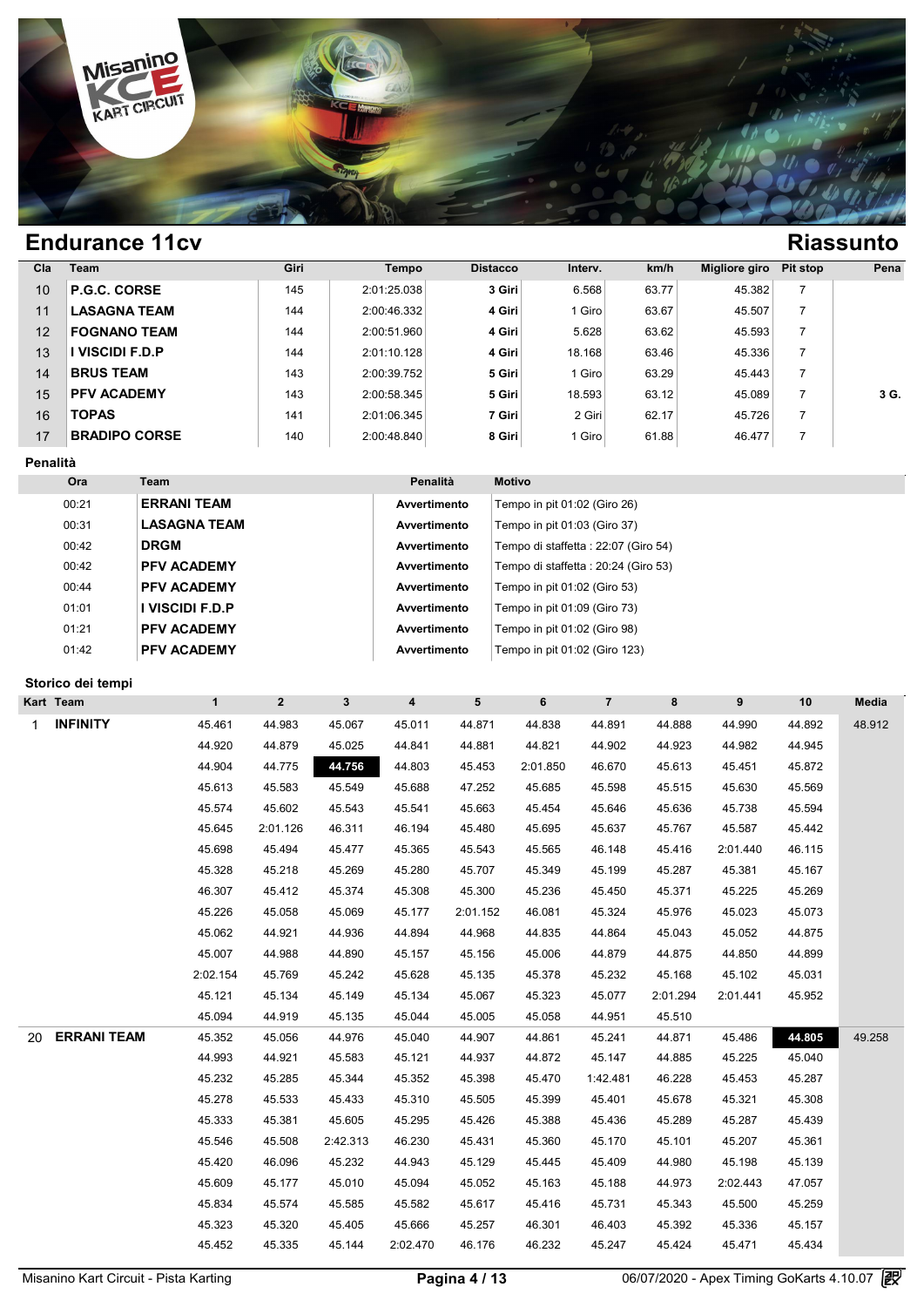

## **Endurance 11cv Riassunto Kart Team 1 2 3 4 5 6 7 8 9 10 Media 1**<br>
45.248 45.415 45.836 45.613 45.509 45.356 45.349 45.481 45.401 45.388<br>
45.314 45.328 45.328 45.356 45.356 45.349 45.481 45.401 45.388 1 2 3 4 5 6 7 8 9 10 Med<br>45.248 45.415 45.836 45.613 45.509 45.356 45.349 45.481 45.401 45.388<br>45.314 45.183 45.338 45.254 2:02.461 46.411 46.768 45.870 45.653 45.803<br>46.210 46.181 46.974 46.962 2:02.461 46.810 45.800 45.6 1 2 3 4 5 6 7 8 9 10 Med<br>45.248 45.415 45.836 45.613 45.509 45.356 45.349 45.481 45.401 45.388<br>45.314 45.183 45.338 45.254 2:02.461 46.411 46.768 45.870 45.653 45.803<br>46.219 46.181 45.974 46.962 2:03.265 45.849 45.349 45.6 45.248 45.415 45.836 45.613 45.509 45.356 45.349 45.41<br>45.314 45.183 45.338 45.254 2:02.461 46.411 46.768 45.8<br>46.219 46.181 45.974 46.962 2:03.265 45.849 45.349 45.61<br>2:00.906 46.766 45.988 46.225 45.733 45.765 45.829 3 **BOLZA CORSE** 45.478 45.500 45.466 45.486 45.574 45.524 45.379 45.203 45.489 45.526 49.267 46.219 46.181 45.974 46.962 2:03.265 45.849 45.349 45.697 45.297 45.107<br>
2:00.906 46.766 45.988 46.225 45.733 45.765 45.829<br>
45.478 45.500 45.466 45.486 45.574 45.524 45.379 45.203 45.489 45.526 49.2<br>
45.397 45.364 45.426 45.478 46.766 45.988 46.225 45.733 45.765 45.829<br>45.478 45.500 45.466 45.486 45.574 45.524 45.379 45.203 45.489 45.526 49.2<br>45.397 45.364 45.426 45.872 45.510 45.992 45.685 45.344 45.506 45.259<br>45.669 45.988 45.877 45.421 45.478 45.500 45.466 45.486 45.574 45.524 45.379 45.203 45.489 45.526 49.2<br>45.397 45.364 45.426 45.872 45.510 45.992 45.685 45.344 45.506 45.259<br>45.669 45.988 45.877 45.421 2:01.287 46.957 46.356 45.663 45.750 45.938<br>45.71 45.397 45.364 45.426 45.872 45.510 45.992 45.685 45.344 45.506 45.259<br>45.669 45.988 45.877 45.421 2:01.287 46.957 46.356 45.663 45.750 45.938<br>45.712 45.798 45.820 45.967 45.930 45.868 45.827 45.970 45.898 45.724<br>46.042 45. 46.669 45.988 45.877 45.421 2:01.287 46.957 46.356 45.663 45.750 45.938<br>45.712 45.798 45.820 45.967 45.930 45.868 45.827 45.970 45.898 45.724<br>46.042 45.646 45.961 45.845 45.758 2:02.068 46.988 46.473 46.073 45.755<br>46.011 4 45.712 45.798 45.820 45.967 45.930 45.868 45.827 45.970 45.898 45.724<br>46.042 45.646 45.961 45.845 45.758 2:02.068 46.988 46.473 46.073 45.755<br>46.011 45.636 45.507 45.716 45.526 45.638 45.645 45.560 45.797 45.434<br>45.840 45. 46.011 45.636 45.507 45.716 45.526 46.988 46.473 46.073 45.755<br>46.011 45.636 45.507 45.716 45.526 45.638 45.645 45.560 45.797 45.434<br>45.840 45.536 45.688 45.801 45.563 45.429 45.452 46.098 45.648 45.409<br>2:01.993 45.922 46. 46.011 45.636 45.507 45.716 45.526 45.638 45.645 45.560 45.797 45.434<br>45.840 45.536 45.688 45.801 45.563 45.429 45.452 46.098 45.648 45.409<br>1:01.993 45.922 46.074 45.194 45.629 45.332 45.611 45.458 45.549 45.225<br>45.243 45. 45.840 45.536 45.688 45.801 45.563 45.429 45.452 46.098 45.648 45.409<br>
2:01.993 45.922 46.074 45.194 45.629 45.332 45.611 45.458 45.549 45.225<br>
45.243 45.176 45.105 46.094 45.134 45.070 45.697 45.281 45.216 45.356<br>
45.162 45.243 45.176 45.105 46.094 45.134 45.070 45.697 45.281 45.216 45.356 45.162 45.104 45.150 46.457 45.777 45.230 2:00.437 46.327 45.528 45.250 45.129 45.399 45.316 45.491 45.238 45.433 45.156 45.215 45.247 45.266 45.255 45 45.243 45.176 45.105 46.094 45.134 45.070 45.697 45.281 45.216 45.356<br>45.162 45.104 45.150 45.457 45.777 45.230 2:00.437 46.327 45.528 45.250<br>45.129 45.399 45.316 45.491 45.238 45.433 45.156 45.215 45.247 45.266<br>45.335 45. 45.162 45.104 45.150 45.457 45.777 45.230 2:00.437 46.327 45.528 45.250<br>45.129 45.399 45.316 45.491 45.238 45.433 45.156 45.215 45.247 45.266<br>45.335 45.218 45.362 45.110 45.375 45.125 45.313 45.460 45.488 45.017<br>45.029 45.2 45.129 45.399 45.316 45.491 45.238 45.433 45.156 45.215 45.247 45.266<br>45.335 45.218 45.362 45.110 45.375 45.125 45.313 45.460 45.488 45.017<br>45.029 45.274 2:01.335 46.732 45.728 45.218 48.044 45.472 45.297 45.687<br>45.872 45. 45.335 45.218 45.362 45.110 45.375 45.125 45.313 45.4<br>45.029 45.274 2:01.335 46.732 45.728 45.218 48.044 45.4<br>45.872 45.554 46.570 46.595 46.990 45.522 46.141 45.74<br>46.795 46.495 46.383 46.011 45.637 45.775 45.705 2 **DRGM** 45.129 45.103 45.031 45.083 44.981 45.035 44.991 44.785 44.836 44.805 49.072 45.872 45.554 46.570 46.595 46.990 45.522 46.141 45.747 2:01.062 2:02.288<br>46.795 46.495 46.383 46.011 45.637 45.775 45.705<br>45.129 45.103 45.031 45.083 44.981 45.035 44.991 44.785 44.836 44.805 49.0<br>44.684 44.798 45.124 44. 46.795 46.495 46.383 46.011 45.637 45.775 45.705<br>45.129 45.103 45.031 45.083 44.981 45.035 44.991 44.785 44.836 44.805 49.0<br>44.812 44.798 45.124 44.959 44.947 44.777 44.768 44.957 44.933 44.940<br>44.812 44.824 44.914 44.798 45.129 45.103 45.031 45.083 44.981 45.035 44.991 44.785 44.836 44.805 49.0<br>
44.684 44.798 45.124 44.959 44.947 44.777 44.768 44.957 44.933 44.940<br>
44.812 44.824 44.914 44.798 45.323 2:00.877 47.384 46.133 46.018 45.878<br>
45. 44.684 44.798 45.124 44.959 44.947 44.777 44.768 44.957 44.933 44.940<br>44.812 44.824 44.914 44.798 45.323 2:00.877 47.384 46.133 46.018 45.878<br>45.828 46.107 45.735 46.063 45.756 46.308 46.182 46.038 46.073 45.611<br>45.558 45.6 46.099 46.148 46.393 46.970 46.396 46.396 46.396 46.396 46.398 46.073 46.618 46.618 46.618 46.617<br>45.558 46.651 46.073 45.546 45.611 45.766 46.628 46.009 45.994 45.691<br>46.099 46.148 46.393 45.970 2:00.623 45.955 44.943 44. 46.828 46.107 45.735 46.063 45.756 46.308 46.182 46.038 46.073 45.611<br>45.558 45.651 46.073 45.546 45.611 45.766 45.628 46.009 45.994 45.691<br>46.099 46.148 46.393 45.970 2:00.623 45.955 44.943 44.900 44.775 45.163<br>45.213 45. 45.558 45.651 46.073 45.546 45.611 45.766 45.628 46.009 45.994 45.691<br>46.099 46.148 46.393 45.970 2:00.623 45.955 44.943 44.900 44.775 45.163<br>45.213 45.599 45.102 44.896 44.806 44.889 45.780 45.005 44.835 44.875<br>44.830 45. 46.099 46.148 46.393 45.970 2:00.623 45.955 44.943 44.900 44.775 45.163<br>45.213 45.599 45.102 44.896 44.806 44.889 45.780 45.005 44.835 44.875<br>44.830 45.179 45.272 44.988 44.891 44.855 44.996 45.627 45.095 45.045<br>1:59.904 46 45.213 45.599 45.102 44.896 44.806 44.889 45.780 45.005 44.835 44.875<br>44.830 45.179 45.272 44.988 44.891 44.855 44.996 45.627 45.095 45.045<br>159.904 46.552 45.880 45.608 45.395 45.823 45.515 45.460 45.573 45.350<br>45.513 45.3 44.830 45.179 45.272 44.988 44.891 44.855 44.996 45.627 45.095 45.045<br>
:59.904 46.552 45.880 45.608 45.395 45.823 45.515 45.460 45.573 45.350<br>
45.513 45.370 45.687 45.677 45.455 45.629 45.880 45.752 45.551 45.790<br>
45.559 4 1:59.904 46.552 45.880 45.608 45.395 45.823 45.515 45.460 45.573 45.350<br>45.513 45.370 45.687 45.677 45.455 45.629 45.880 45.752 45.551 45.790<br>45.559 45.541 45.331 45.558 2:00.655 46.574 45.864 46.139 45.791 2:00.978<br>46.771 45.513 45.370 45.687 45.677 45.455 45.629 45.880 45.752 45.551 45.790<br>45.559 45.541 45.331 45.558 2:00.655 46.574 45.864 46.139 45.791 2:00.978<br>46.771 45.896 45.779 45.253 45.346 45.336 45.498 45.319 45.354 45.484<br>45.511 4 46.771 45.896 45.779 45.253 45.346 46.574 45.484 46.139 45.791 2:00.978<br>46.771 45.896 45.779 45.253 45.346 45.336 45.498 45.319 45.354 45.484<br>45.511 45.791 45.302 45.290 2:00.419 46.937 45.838 45.740 45.654 45.528<br>46.037 4 46.771 45.896 45.779 45.253 45.346 45.336 45.498 45.319 45.3<br>45.511 45.791 45.302 45.290 2:00.419 46.937 45.838 45.740 45.6<br>46.037 45.817 46.598 45.596 45.577 45.670 45.687 45.818 2:00.9<br>45.827 45.742 45.776 46.088 45.742 12 **CACHI TEAM** 46.238 46.069 47.367 45.959 45.697 45.501 46.381 45.827 45.536 46.678 49.494 46.037 45.817 46.598 45.596 45.577 45.670 45.687 45.818 2:00.952 46.532<br>45.827 45.742 45.776 46.088 45.742 45.607 45.378 45.316<br>46.238 46.069 47.367 45.959 45.697 45.501 46.381 45.827 45.536 46.678 49.4<br>46.616 45.756 46.00 46.827 45.742 45.776 46.088 45.742 45.607 45.378 45.316<br>46.238 46.069 47.367 45.959 45.697 45.501 46.381 45.827 45.536 46.678 49.4<br>46.616 45.756 46.006 45.607 46.204 45.795 45.944 2:01.689 48.014 47.066<br>46.469 46.489 45.88 46.238 46.069 47.367 45.959 45.697 45.501 46.381 45.827 45.536 46.678 49.4<br>46.616 45.756 46.006 45.607 46.204 45.795 45.944 2:01.689 48.014 47.066<br>46.469 46.489 45.881 45.314 45.421 45.423 45.220 45.200 45.237 45.408<br>45.83 46.616 45.756 46.006 45.607 46.204 45.795 45.944 2:01.689 48.014 47.066<br>46.469 46.489 45.881 45.314 45.421 45.443 45.220 45.208 45.674 45.408<br>45.838 45.204 45.490 45.583 45.872 45.224 46.025 45.422 45.237 45.355<br>45.520 45.3 46.469 46.489 45.881 45.314 45.421 45.443 45.220 45.203 45.674 45.408<br>45.838 45.204 45.490 45.583 45.872 45.224 46.025 45.422 45.237 45.355<br>45.520 45.373 2:01.460 47.851 46.967 46.618 46.820 46.235 2:02.719 46.381<br>45.786 4 45.838 45.204 45.490 45.583 45.872 45.224 46.025 45.422 45.237 45.355<br>45.520 45.373 2:01.460 47.851 46.967 46.618 46.820 46.235 2:02.719 46.381<br>45.786 45.738 45.821 45.866 45.947 46.391 45.789 45.699 46.411 45.736<br>45.515 4 45.520 45.373 2:01.460 47.851 46.967 46.618 46.820 46.235 2:02.719 46.381<br>45.786 45.738 45.821 45.866 45.947 46.391 45.789 45.699 46.411 45.736<br>45.515 45.748 45.550 45.458 45.514 46.047 45.515 45.626 45.434 45.544<br>45.656 2 46.738 46.821 45.866 45.947 46.391 45.789 45.699 46.411 45.736<br>45.515 45.748 45.550 45.458 45.514 46.047 45.515 45.626 45.434 45.544<br>45.656 2:02.015 47.672 46.343 45.876 45.779 45.699 45.692 45.951 45.910<br>46.531 46.023 2:0 45.515 45.748 45.550 45.458 45.514 46.047 45.515 45.626 45.434 45.544<br>45.656 2:02.015 47.672 46.343 45.876 45.779 45.699 45.692 45.951 45.910<br>46.531 46.023 2:02.208 46.556 46.201 45.994 45.666 45.527 46.822 45.863<br>45.902 4 45.656 2:02.015 47.672 46.343 45.876 45.779 45.699 45.692 45.951 45.910<br>46.531 46.023 2:02.208 46.556 46.201 45.994 45.666 45.527 46.822 45.863<br>45.902 45.815 45.719 45.490 45.455 45.538 46.023 45.728 45.476 45.936<br>45.640 4 46.531 46.023 2:02.208 46.556 46.201 45.994 45.666 45.527 46.822 45.863<br>45.902 45.815 45.719 45.490 45.455 45.538 46.023 45.728 45.476 45.936<br>45.640 45.463 45.646 45.843 45.235 45.265 45.294 45.468 2:01.229 47.403<br>45.759 4 45.902 45.815 45.719 45.490 45.455 45.538 46.023 45.728 45.476 45.936<br>45.640 45.463 45.646 45.843 45.235 45.265 45.294 45.468 2:01.229 47.403<br>45.759 45.737 45.866 45.700 45.641 45.694 45.567 45.748 45.767 45.743<br>45.688 45.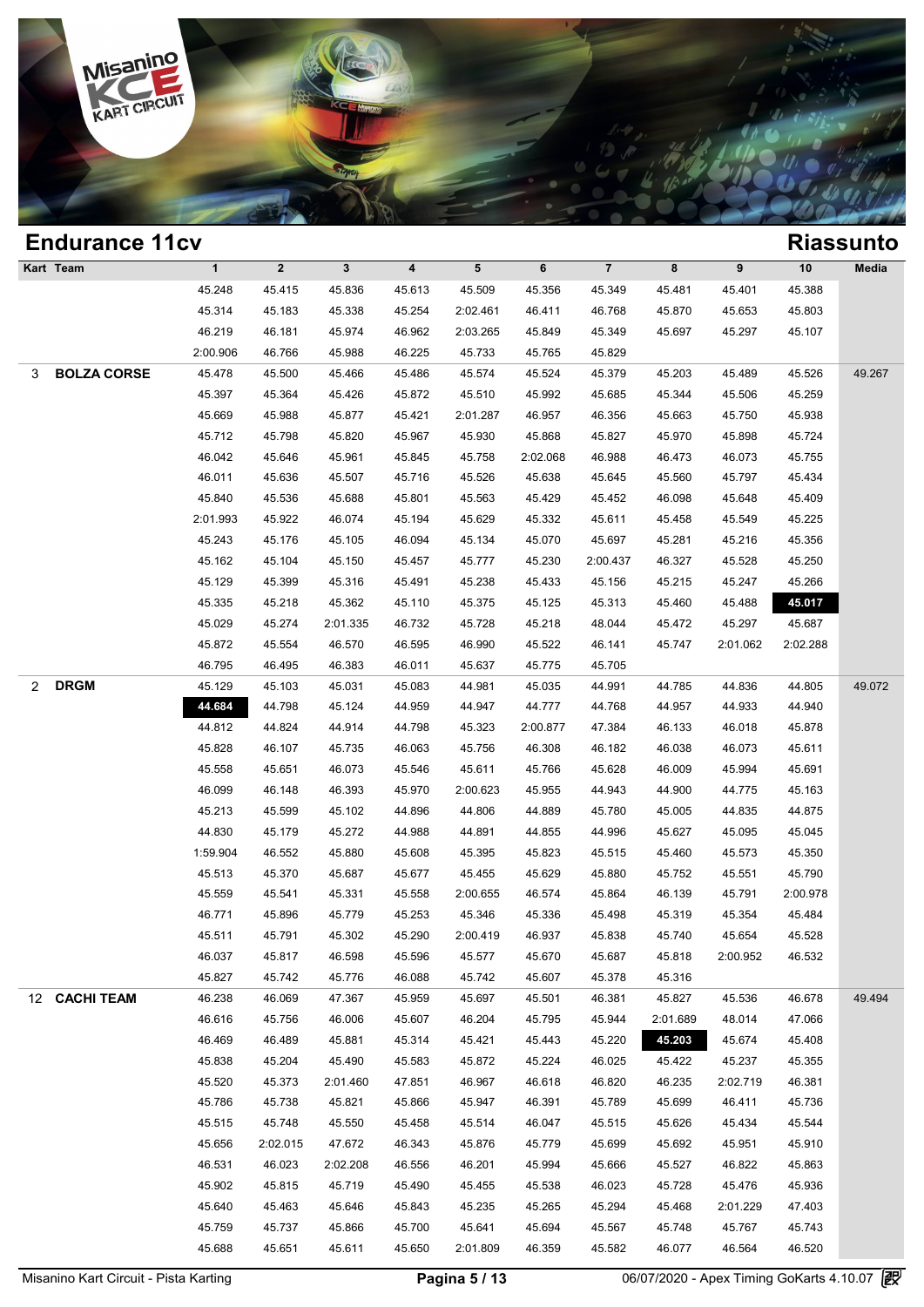

## **Endurance 11cv Riassunto Kart Team 1 2 3 4 5 6 7 8 9 10 Media Process 25.530 45.640 46.028 45.511 45.804 45.447 45.529 45.501 45.462**<br>45.634 45.530 45.640 46.028 45.511 45.804 45.447 45.529 45.501 45.462<br>45.604 46.332 45.733 45.748 45.424 45.371 45.755 45.634 45.530 45.640 46.028 45.511 45.804 45.447 45.53<br>45.604 46.383 45.728 45.748 45.424 45.871 45.765 45.670 45.477 45.477 45.484 45.320 45.424 45.871 45.444 45.32 11 **EUROKARTING** 45.679 45.477 45.484 45.392 45.499 45.564 45.444 45.269 45.476 45.434 49.733 45.634 45.530 45.640 46.028 45.511 45.804 45.447 45.529 45.501 45.462<br>45.604 46.383 45.728 45.748 45.424 45.871 45.765<br>45.679 45.477 45.484 45.392 45.499 45.564 45.444 45.269 45.476 45.434 49.7<br>45.454 45.334 45.358 45.442 4 45.604 46.383 45.728 45.748 45.424 45.871 45.765<br>45.679 45.477 45.484 45.392 45.499 45.564 45.444 45.269 45.476 45.434 49.7<br>45.454 45.334 45.358 45.442 45.842 46.238 45.557 45.463 45.374 45.345<br>45.280 45.484 2:03.843 48.113 45.679 45.477 45.484 45.392 45.499 45.564 45.444 45.269 45.476 45.434 49.7<br>45.454 45.334 45.358 45.442 45.842 46.238 45.557 45.463 45.374 45.345<br>45.280 45.484 2:03.843 48.113 46.160 46.051 46.080 46.430 46.387 52.821<br>46.716 46.469 46.334 46.865 46.313 46.160 46.051 46.080 46.430 45.374 45.374 45.385 45.280 45.484 2:03.843 48.113 46.160 46.051 46.080 46.430 46.387 52.821<br>46.716 45.575 45.685 46.307 46.349 47.445 45.969 46.329 45.649 45.737<br>46. 46.230 45.484 2:03.843 48.113 46.160 46.051 46.080 46.430 46.387 52.821<br>46.716 45.575 45.685 46.307 46.349 47.445 45.969 46.329 45.649 45.737<br>46.469 45.789 45.855 45.784 2:05.777 46.777 46.262 45.120 45.555 46.104<br>46.237 4 46.716 45.575 45.685 46.307 46.349 47.445 45.969 46.329 45.649 45.737<br>46.469 45.789 45.855 45.784 2:05.777 46.777 46.262 45.120 45.555 46.104<br>46.237 46.121 45.691 45.290 45.122 45.418 45.531 45.613 45.704 45.393<br>45.367 45.6 46.469 45.789 45.855 45.784 2:05.777 46.777 46.262 45.120 45.555 46.104<br>46.237 46.121 45.691 45.290 45.122 45.418 45.531 45.613 45.704 45.393<br>45.367 45.614 45.242 45.618 45.300 45.289 45.206 2:03.445 47.663 46.060<br>46.257 45 46.237 46.121 45.691 45.290 45.122 45.418 45.531 45.613 45.704 45.393<br>45.367 45.614 45.242 45.618 45.300 45.289 45.206 2:03.445 47.663 46.060<br>46.257 45.790 45.724 46.805 46.730 46.074 45.578 45.743 45.534 45.580<br>45.857 46. 46.367 46.614 45.242 45.618 45.300 45.289 45.206 2:03.445 47.663 46.060<br>46.257 45.790 45.724 46.805 46.730 46.074 45.578 45.743 45.534 45.580<br>45.857 46.293 46.331 46.678 46.390 46.342 2:04.960 46.635 45.528 45.458<br>46.345 4 46.257 45.790 45.724 46.805 46.730 46.074 45.578 45.743 45.534 45.580<br>45.857 46.293 46.331 46.678 46.390 46.342 2:04.960 46.635 45.528 45.458<br>46.345 45.467 45.802 45.939 45.639 46.099 45.957 46.245 46.249 46.133<br>46.244 46. 46.857 46.293 46.331 46.678 46.390 46.342 2:04.960 46.635 45.528 45.458<br>46.345 45.467 45.802 45.939 45.639 46.099 45.957 46.245 46.249 46.133<br>46.244 46.251 45.960 45.674 2:02.708 47.686 46.238 46.074 46.361 45.846<br>45.630 4 46.345 45.467 45.802 45.939 45.639 46.099 45.957 46.245 46.249 46.133<br>46.244 46.251 45.960 45.674 2:02.708 47.686 46.238 46.074 46.361 45.846<br>45.630 46.476 46.052 45.554 45.670 46.435 45.643 45.642 46.894 45.786<br>45.618 47. 46.244 46.251 45.960 45.674 2:02.708 47.686 46.238 46.074 46.361 45.846<br>45.630 46.476 46.052 45.554 45.670 46.435 45.643 45.642 46.894 45.786<br>45.618 47.052 45.671 46.268 45.608 45.662 46.011 45.799 2:03.907 46.731<br>46.153 4 45.630 46.476 46.052 45.554 45.670 46.435 45.66<br>45.618 47.052 45.671 46.268 45.608 45.662 46.0<br>46.153 46.500 45.736 46.348 2:02.396 46.475 45.7;<br>45.516 47.377 46.821 45.884 45.980 45.951 4 **CESENA CORSE** 46.744 46.210 47.159 46.113 45.545 45.726 46.190 45.843 45.582 46.615 49.745 46.153 46.500 45.736 46.348 2:02.396 46.475 45.722 46.055 46.062 45.910<br>45.516 47.377 46.821 45.884 45.980 45.951<br>46.744 46.210 47.159 46.113 45.545 45.726 46.190 45.843 45.582 46.615 49.7<br>47.227 45.437 45.755 45.754 45.60 45.516 47.377 46.821 45.884 45.980 45.951<br>46.744 46.210 47.159 46.113 45.545 45.726 46.190 45.843 45.582 46.615 49.7<br>47.227 45.437 45.755 45.754 45.609 45.841 45.624 45.770 2:05.694 46.996<br>46.071 48.178 45.556 45.652 45.93 46.744 46.210 47.159 46.113 45.545 45.726 46.190 45.843 45.582 46.615 49.1<br>47.227 45.437 45.755 45.754 45.609 45.841 45.624 45.770 2:05.694 46.996<br>46.071 48.178 45.556 45.652 45.932 45.839 45.762 45.472 46.247 45.640<br>45.97 47.227 45.437 45.755 45.754 45.609 45.841 45.624 45.770 2:05.694 46.996<br>46.071 48.178 45.556 45.652 45.932 45.839 45.762 45.472 46.247 45.640<br>45.971 45.453 45.576 45.697 45.796 46.042 45.615 45.933 47.495 2:05.248<br>47.443 4 46.071 48.178 45.556 45.652 45.932 45.839 45.762 45.472 46.247 45.640<br>45.971 45.453 45.576 45.697 45.796 46.042 45.615 45.933 47.495 2:05.248<br>47.443 46.039 45.813 45.620 45.658 45.662 45.803 45.722 46.388 46.128<br>45.686 45.6 46.971 45.453 45.576 45.697 45.796 46.042 45.615 45.933 47.495 2:05.248<br>47.443 46.039 45.813 45.620 45.658 45.662 45.803 45.722 46.388 46.128<br>45.686 45.612 45.615 45.884 46.198 45.554 45.832 45.869 2:03.266 47.437<br>46.296 46 46.039 45.813 45.620 45.662 45.803 45.722 46.388 46.128<br>45.686 45.612 45.615 45.884 46.198 45.554 45.832 45.869 2:03.266 47.437<br>46.296 46.426 46.328 46.398 46.331 46.637 46.278 46.467 46.304 46.820<br>45.962 46.531 2:04.689 47 45.686 45.612 45.615 45.884 46.198 45.554 45.832 45.869 2:03.266 47.437<br>46.296 46.426 46.328 46.398 46.331 46.637 46.278 46.467 46.304 46.820<br>45.962 46.531 2:04.689 47.480 46.256 46.281 45.964 46.033 46.006 45.714<br>46.027 4 46.296 46.426 46.328 46.398 46.331 46.637 46.278 46.467 46.304 46.820<br>45.962 46.531 2:04.689 47.480 46.256 46.281 45.964 46.033 46.006 45.714<br>46.027 46.103 45.959 46.344 45.641 45.712 46.268 46.159 46.233 45.801<br>45.958 45. 46.962 46.531 2:04.689 47.480 46.256 46.281 45.964 46.033 46.006 45.714<br>46.027 46.103 45.959 46.344 45.641 45.712 46.268 46.159 46.233 45.801<br>45.958 45.852 47.139 2:05.133 46.680 45.960 45.666 45.593 46.254 45.482<br>45.874 4 46.027 46.103 45.959 46.344 45.641 45.712 46.268 46.159 46.233 45.801<br>45.958 45.852 47.139 2:05.133 46.680 45.960 45.666 45.593 46.254 45.482<br>45.874 45.749 45.491 46.056 46.444 45.685 45.798 45.877 45.734 46.629<br>45.632 45.5 45.858 45.852 47.139 2:05.133 46.680 45.960 45.666 45.593 46.254 45.482<br>45.874 45.749 45.491 46.056 46.444 45.685 45.798 45.877 45.734 46.629<br>45.632 45.593 2:02.959 46.375 45.404 45.511 45.965 45.204 45.288 45.278<br>45.203 4 46.874 46.749 46.491 46.056 46.444 45.685 45.798 45.877 45.734 46.629<br>45.632 45.593 2:02.959 46.375 45.404 45.511 45.965 45.204 45.288 45.278<br>45.7208 45.285 45.370 45.549 45.670 45.827 45.525 45.514 45.263 2:03.078<br>46.721 45.632 45.593 2:02.959 46.375 45.404 45.511 45.91<br>45.203 45.285 45.370 45.549 45.670 45.827 45.5<br>46.721 45.845 46.281 45.647 45.816 46.054 45.71<br>45.630 46.071 45.691 45.726 45.978 46.593 9 **ROMA CAPUT KARTING**46.424 45.591 45.408 45.085 45.298 45.364 45.388 45.248 45.242 45.277 50.033 46.721 45.845 46.281 45.647 45.816 46.054 45.794 45.423 45.895 45.814<br>45.630 46.071 45.691 45.726 45.978 46.593<br>46.424 45.591 45.408 45.085 45.298 45.364 45.388 45.248 45.242 45.277 50.0<br>45.281 45.357 45.421 45.438 45.530 45.630 46.071 45.691 45.726 45.978 46.593<br>46.424 45.591 45.408 45.085 45.298 45.364 45.388 45.248 45.242 45.277 50.0<br>45.281 45.357 45.421 45.438 45.530 45.783 45.528 45.414 45.382 45.347<br>45.313 45.461 45.581 45.468 45.519 46.424 45.591 45.408 45.085 45.298 45.364 45.388 45.248 45.242 45.277 50.0<br>45.281 45.357 45.421 45.438 45.530 45.783 45.528 45.414 45.382 45.347<br>45.313 45.461 45.581 45.468 45.519 2:02.645 50.492 48.848 48.918 48.257<br>49.468 45.281 45.357 45.421 45.438 45.530 45.783 45.528 45.414 45.382 45.347<br>45.313 45.461 45.581 45.468 45.519 2:02.645 50.492 48.848 48.918 48.257<br>49.468 48.843 48.722 47.514 48.069 47.391 47.711 47.654 48.242 48.554<br>47.423 47. 46.693 46.485 46.485 46.485 46.487 46.529 46.485 46.693 46.397 46.485 46.485 46.487 46.529 46.690 47.791 46.792 46.485 46.397 46.485 46.487 46.693 46.397 46.485 46.487 46.699 46.699 46.487 46.487 46.487 46.488 46.487 46.69 46.483 48.722 47.514 48.069 47.391 47.711 47.654 48.242 48.554<br>47.423 47.917 47.734 47.686 2:03.342 49.253 47.242 46.501 46.064 47.065<br>46.693 46.397 46.485 46.471 46.529 46.401 46.792 46.169 46.589 46.683<br>46.330 46.290 46. 47.423 47.917 47.734 47.686 2:03.342 49.253 47.242 46.501 46.064 47.065<br>46.693 46.397 46.485 46.471 46.529 46.401 46.792 46.169 46.589 46.683<br>46.330 46.290 46.342 46.439 46.690 47.031 46.445 2:03.194 48.012 47.691<br>47.596 4 46.693 46.397 46.485 46.471 46.529 46.401 46.792 46.169 46.589 46.683<br>46.330 46.290 46.342 46.439 46.690 47.031 46.445 2:03.194 48.012 47.691<br>47.596 47.794 47.052 48.468 46.653 46.479 47.385 47.654 46.956 47.473<br>47.087 49. 46.330 46.290 46.342 46.439 46.690 47.031 46.445 2:03.194 48.012 47.691<br>47.596 47.794 47.052 48.468 46.653 46.479 47.385 47.654 46.956 47.473<br>47.087 49.259 46.653 2:02.664 48.170 46.287 46.370 46.816 46.272 46.177<br>47.502 4 47.596 47.794 47.052 48.468 46.653 46.479 47.385 47.654 46.956 47.473<br>47.087 49.259 46.653 2:02.664 48.170 46.287 46.370 46.816 46.272 46.177<br>47.502 46.888 46.087 45.919 46.069 46.473 45.866 2:02.919 46.051 45.432<br>45.024 4 46.277 46.287 46.287 46.370 46.287 46.370 46.272 46.177<br>47.502 46.888 46.087 45.919 46.069 46.473 45.866 2:02.919 46.051 45.432<br>45.024 45.210 45.170 44.968 44.861 45.486 45.027 45.013 44.840 45.557<br>45.176 45.141 44.970 44. 46.024 46.888 46.087 45.919 46.069 46.473 45.866 2:02.919 46.051 45.432<br>45.024 45.210 45.170 44.968 44.861 45.486 45.027 45.013 44.840 45.557<br>45.176 45.141 44.970 44.912 45.008 45.494 45.297 45.018 44.840 44.938<br>45.048 45. 46.024 45.210 45.170 44.968 44.861 45.486 45.027 45.013 44.840 45.557<br>45.176 45.141 44.970 44.912 45.008 45.494 45.297 45.018 44.800 44.938<br>45.048 45.426 2:02.182 46.834 46.214 46.174 46.256 45.973 46.029 46.090<br>46.084 2:02 45.176 45.141 44.970 44.912 45.008 45.4<br>45.048 45.426 2:02.182 46.834 46.214 46.1<br>46.084 2:02.660 46.589 45.448 45.286 45.21<br>45.279 45.250 45.699 45.598 46.021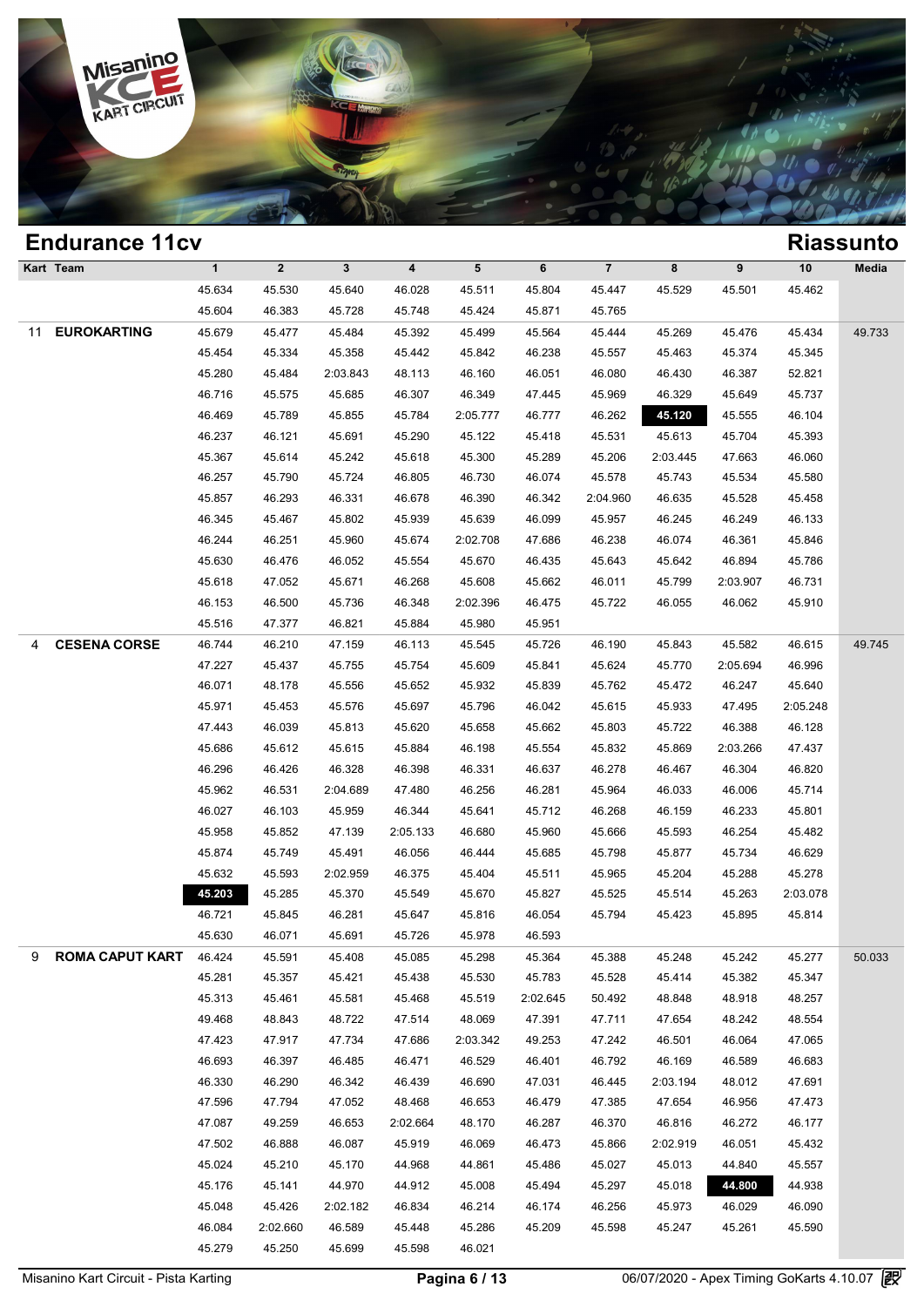

## **Endurance 11cv Riassunto Kart Team 1 2 3 4 5 6 7 8 9 10 Media** 5 **TEAM COYOTE** 46.439 47.218 47.040 46.955 46.696 46.146 46.327 46.239 45.907 46.272 50.159 1 2 3 4 5 6 7 8 9 10 Med<br>46.439 47.218 47.040 46.955 46.696 46.146 46.327 46.239 45.907 46.272 50.1<br>46.118 46.258 46.753 46.527 46.808 46.769 46.604 46.460 46.472 46.491<br>46.575 47.081 47.773 47.780 204.222 47.750 46.342 46 46.439 47.218 47.040 46.955 46.696 46.146 46.327 46.239 45.907 46.272 50.1<br>46.118 46.258 46.753 46.527 46.808 46.769 46.604 46.460 46.472 46.491<br>46.575 47.081 47.273 47.789 2:04.222 47.759 46.342 46.938 46.877 46.031<br>46.9 46.439 47.218 47.040 46.955 46.696 46.146 46.327 46.239 45.907 46.272 50.1<br>46.118 46.258 46.753 46.527 46.808 46.769 46.604 46.460 46.472 46.491<br>46.575 47.081 47.273 47.789 2:04.222 47.759 46.342 46.938 46.877 46.031<br>46.04 46.118 46.258 46.753 46.527 46.808 46.769 46.604 46.460 46.472 46.491<br>46.575 47.081 47.273 47.789 2:04.222 47.759 46.342 46.938 46.877 46.031<br>46.045 46.197 46.323 46.338 46.509 46.660 46.483 46.527 46.528 46.490<br>46.470 46. 46.575 47.081 47.273 47.789 2:04.222 47.759 46.342 46.938 46.877 46.031<br>46.045 46.197 46.323 46.338 46.509 46.660 46.483 46.527 46.528 46.490<br>46.470 46.402 46.634 46.425 46.349 46.321 46.198 46.446 2:03.442 2:04.259<br>2:04.0 46.045 46.197 46.323 46.338 46.509 46.660 46.483 46.527 46.528 46.490<br>46.470 46.402 46.634 46.425 46.349 46.321 46.198 46.446 2:03.442 2:04.259<br>48.363 47.210 47.708 46.678 46.430 46.469 46.517 46.784 46.329<br>46.679 46.813 4 46.470 46.402 46.634 46.425 46.349 46.321 46.198 46.446 2:03.442 2:04.259<br>
2:04.089 48.363 47.210 47.708 46.678 46.430 46.469 46.517 46.784 46.329<br>
46.679 46.813 46.245 46.666 46.537 46.945 46.416 46.947 46.683 46.213<br>
46.4 46.679 46.363 47.210 47.708 46.678 46.430 46.469 46.517 46.784 46.329<br>46.679 46.813 46.245 46.666 46.537 46.945 46.416 46.947 46.683 46.213<br>46.450 46.381 46.327 46.398 46.621 2:03.835 47.950 47.595 46.454 46.537<br>46.303 46 46.679 46.813 46.245 46.666 46.537 46.945 46.416 46.947 46.683 46.213<br>46.450 46.381 46.327 46.398 46.621 2:03.835 47.950 47.595 46.454 46.537<br>46.303 46.725 46.506 46.412 46.120 46.168 46.511 46.674 46.414 46.196<br>46.201 46.3 46.450 46.381 46.327 46.398 46.621 2:03.835 47.950 47.595 46.454 46.537<br>46.303 46.725 46.506 46.412 46.120 46.168 46.511 46.674 46.414 46.196<br>46.201 46.311 47.113 46.152 46.591 46.216 46.722 46.134 46.131 2:03.169<br>47.033 4 46.303 46.725 46.506 46.412 46.120 46.168 46.511 46.674 46.414 46.196<br>46.201 46.311 47.113 46.152 46.591 46.216 46.722 46.134 46.131 2:03.169<br>47.033 47.068 46.338 45.857 45.574 45.919 46.044 45.859 45.888 46.621<br>45.942 45. 46.201 46.311 47.113 46.152 46.591 46.216 46.722 46.134 46.131 2:03.169<br>47.033 47.068 46.338 45.857 45.574 45.919 46.044 45.859 45.888 46.621<br>45.942 45.690 45.935 45.936 45.768 45.750 45.318 45.7246 45.689 45.731<br>45.864 45 47.033 47.068 46.338 45.857 45.574 45.919 46.044 45.859 45.888 46.621<br>45.942 45.690 45.935 45.736 45.768 45.750 45.318 45.296 45.689 45.791<br>45.864 45.533 45.734 2:02.562 48.473 46.696 46.462 46.260 46.263 45.730<br>46.684 46. 45.942 45.690 45.935 45.936 45.768 45.71<br>45.864 45.533 45.734 2:02.562 48.473 46.6<br>46.684 46.215 45.996 46.454 46.093 46.11<br>46.132 45.754 45.688 46.202 46.141 8 **P.G.C. CORSE** 47.081 46.376 46.137 45.919 46.760 46.247 46.946 46.061 46.450 46.023 50.214 46.684 46.215 45.996 46.454 46.093 46.102 45.863 45.851 46.573 46.051<br>46.132 45.754 45.688 46.202 46.141<br>47.081 46.376 46.137 45.919 46.760 46.247 46.946 46.061 46.450 46.023 50.2<br>45.989 45.950 46.055 46.163 46.103 46.460 46.132 45.754 45.688 46.202 46.141<br>47.081 46.376 46.137 45.919 46.760 46.247 46.946 46.061 46.450 46.023 50.2<br>45.989 45.950 46.055 46.163 46.103 46.460 2:03.835 49.469 47.919 46.595<br>46.057 46.254 45.648 46.094 45.945 45.45 46.976 46.137 45.919 46.760 46.247 46.946 46.061 46.450 46.023 50.2<br>45.989 45.950 46.055 46.163 46.103 46.460 2:03.835 49.469 47.919 46.595<br>46.057 46.254 45.648 46.094 45.945 45.458 45.452 46.684 46.371 46.587<br>46.532 45.60 46.989 45.950 46.055 46.163 46.103 46.460 2:03.835 49.469 47.919 46.595<br>46.057 46.254 45.648 46.094 45.945 45.458 45.458 46.684 46.371 46.587<br>46.532 45.605 2:04.172 47.705 46.553 48.012 47.729 46.082 46.500 46.674<br>46.152 46 46.057 46.254 45.648 46.094 45.945 45.458 45.382 46.684 46.371 46.587<br>46.532 45.605 2:04.172 47.705 46.553 48.012 47.729 46.082 46.500 46.674<br>46.152 46.316 46.406 46.173 46.398 46.711 46.960 46.988 46.262 46.107<br>46.364 46.1 46.532 45.605 2:04.172 47.705 46.553 48.012 47.729 46.082 46.500 46.674<br>46.152 46.316 46.406 46.173 46.398 46.711 46.960 46.988 46.262 46.107<br>46.364 46.193 45.987 2:04.576 47.376 46.630 46.870 46.265 46.412 46.554<br>46.210 4 46.152 46.316 46.406 46.173 46.398 46.711 46.960 46.988 46.262 46.107<br>46.364 46.193 45.987 2:04.576 47.376 46.630 46.870 46.265 46.412 46.554<br>46.210 46.549 46.714 46.279 46.348 46.237 47.309 46.607 46.334 46.368<br>46.459 2:0 46.364 46.193 45.987 2:04.576 47.376 46.630 46.870 46.265 46.412 46.554<br>46.210 46.549 46.714 46.279 46.348 46.237 47.309 46.607 46.334 46.368<br>46.459 2:03.106 49.526 47.422 47.074 46.649 47.436 46.760 46.530 47.075<br>46.692 4 46.210 46.549 46.714 46.279 46.348 46.237 47.309 46.607 46.334 46.368<br>46.459 2:03.106 49.526 47.422 47.074 46.649 47.436 46.760 46.530 47.075<br>46.692 46.466 47.147 47.466 46.748 47.004 47.182 47.034 46.549 46.396<br>2:03.315 4 46.459 2:03.106 49.526 47.422 47.074 46.649 47.436 46.760 46.530 47.075<br>46.692 46.466 47.147 47.466 46.748 47.004 47.182 47.034 46.549 46.396<br>2:03.315 47.558 46.515 46.884 46.603 46.318 46.150 46.497 46.186 46.057<br>45.865 4 46.692 46.466 47.147 47.466 46.748 47.004 47.182 47.034 46.549 46.396<br>
2:03.315 47.558 46.515 46.884 46.603 46.318 46.150 46.497 46.186 46.057<br>
45.865 46.480 46.617 47.141 46.142 46.605 47.024 46.275 46.541 45.952<br>
46.399 46.339 46.534 46.976 46.884 46.603 46.318 46.150 46.497 46.186 46.057<br>45.865 46.480 46.617 47.141 46.142 46.605 47.024 46.275 46.541 45.952<br>46.399 46.534 2:04.618 46.794 46.742 46.304 45.936 45.715 45.801 45.675<br>45.822 45 46.865 46.480 46.617 47.141 46.142 46.605 47.024 46.275 46.541 45.952<br>46.399 46.534 2:04.618 46.794 46.742 46.304 45.936 45.715 45.801 45.675<br>45.822 45.712 45.976 45.855 45.783 45.764 45.536 2:03.250 46.956 46.329<br>46.556 4 46.399 46.534 2:04.618 46.794 46.742 46.3<br>45.822 45.712 45.976 45.855 45.783 45.71<br>46.556 46.922 46.359 45.876 46.126 45.8<br>45.828 46.031 45.758 46.124 47.014 18 **LASAGNA TEAM** 46.988 46.463 47.012 45.818 45.655 45.598 46.334 45.890 45.665 46.821 50.306 46.556 46.922 46.359 45.876 46.126 45.879 45.783 46.407 46.099 46.132<br>45.828 46.031 45.758 46.124 47.014<br>46.988 46.463 47.012 45.818 45.655 45.598 46.334 45.890 45.665 46.821 50.3<br>46.361 45.789 46.627 45.974 45.791 46.831 46.828 46.031 45.758 46.124 47.014<br>46.988 46.463 47.012 45.818 45.655 45.598 46.334 45.890 45.665 46.821 50.3<br>46.361 45.789 46.627 45.974 45.791 46.831 45.880 2:07.423 49.101 46.943<br>46.359 46.165 45.925 46.130 46.220 45.67 46.988 46.463 47.012 45.818 45.655 45.598 46.334 45.890 45.665 46.821 50.3<br>46.361 45.789 46.627 45.974 45.791 46.831 45.880 2:07.423 49.101 46.943<br>46.359 46.165 45.925 46.130 46.220 45.674 45.507 47.207 46.153 46.178<br>46.40 46.361 45.789 46.627 45.974 45.791 46.831 45.880 2:07.423 49.101 46.943<br>46.359 46.165 45.925 46.130 46.220 45.674 45.507 47.207 46.153 46.178<br>46.407 45.786 46.422 47.768 46.055 45.754 46.861 1:45.134 47.126 46.528<br>46.847 46 46.359 46.165 45.925 46.130 46.220 45.674 45.507 47.207 46.153 46.178<br>46.407 45.786 46.422 47.768 46.055 45.754 46.861 1:45.134 47.126 46.528<br>46.847 46.190 46.404 46.034 45.905 46.216 46.314 46.110 46.506 46.076<br>46.219 46.9 46.407 45.786 46.422 47.768 46.055 45.754 46.861 1:45.134 47.126 46.528<br>46.847 46.190 46.404 46.034 45.905 46.216 46.314 46.110 46.506 46.076<br>46.219 46.970 46.263 45.998 46.154 46.243 2:46.272 47.856 46.481 46.113<br>45.955 45 46.847 46.190 46.404 46.034 45.905 46.216 46.314 46.110 46.506 46.076<br>46.219 46.970 46.263 45.998 46.154 46.243 2:46.272 47.856 46.481 46.113<br>45.955 45.828 46.036 46.192 46.006 46.306 46.105 45.881 45.961 45.932<br>45.923 45. 46.219 46.970 46.263 45.998 46.154 46.243 2:46.272 47.856 46.481 46.113<br>45.955 45.828 46.036 46.192 46.006 46.306 46.105 45.881 45.961 45.932<br>45.923 45.570 46.914 46.710 45.980 46.306 46.296 46.021 2:05.605 48.098<br>47.495 4 46.955 46.828 46.036 46.192 46.006 46.306 46.105 45.881 45.961 45.932<br>45.923 45.570 46.914 46.710 45.980 46.306 46.296 46.021 2:05.605 48.098<br>47.495 46.351 46.686 46.929 46.699 46.198 46.367 47.128 46.388 46.898<br>46.111 46. 46.923 45.570 46.914 46.710 45.980 46.306 46.296 46.021 2:05.605 48.098<br>47.495 46.351 46.686 46.929 46.699 46.198 46.367 47.128 46.388 46.898<br>46.111 46.638 46.740 46.521 46.388 46.360 46.568 46.765 2:04.227 47.178<br>46.933 4 46.111 46.635 46.740 46.929 46.699 46.198 46.367 47.128 46.388 46.898<br>46.111 46.638 46.740 46.521 46.388 46.360 46.568 46.765 2:04.227 47.178<br>46.933 47.253 46.148 45.749 45.835 45.897 45.935 46.277 46.494 46.204<br>46.108 46.2 46.111 46.638 46.740 46.521 46.388 46.360 46.568 46.765 2:04.227 47.178<br>46.933 47.253 46.148 45.749 45.835 45.897 45.935 46.277 46.494 46.204<br>46.108 46.202 46.186 46.359 45.926 46.121 46.112 46.875 2:05.369 47.165<br>46.661 4 46.933 47.253 46.148 45.749 45.835 45.897 45.935 46.277 46.494 46.204<br>46.108 46.202 46.186 46.359 45.926 46.121 46.112 46.875 2:05.369 47.165<br>46.661 46.095 46.292 45.763 45.819 45.809 45.874 45.791 45.707 46.066<br>46.688 46. 46.108 46.202 46.186 46.359 45.9<br>46.661 46.095 46.292 45.763 45.8<br>46.688 46.503 2:03.517 46.525 46.31<br>45.649 45.835 45.698 45.952 46.688 46.503 2:03.517 46.525 46.365 46.267 45.730 46.044 46.401 46.151<br>45.649 45.835 45.698 45.952<br>47.871 47.149 47.600 46.990 46.877 47.607 47.223 47.754 47.019 47.192 50.3<br>46.971 47.081 47.004 47.023 47.000 47.540 47.49

22 **FOGNANO TEAM** 47.871 47.149 47.600 46.990 46.877 47.607 47.223 47.754 47.019 47.192 50.311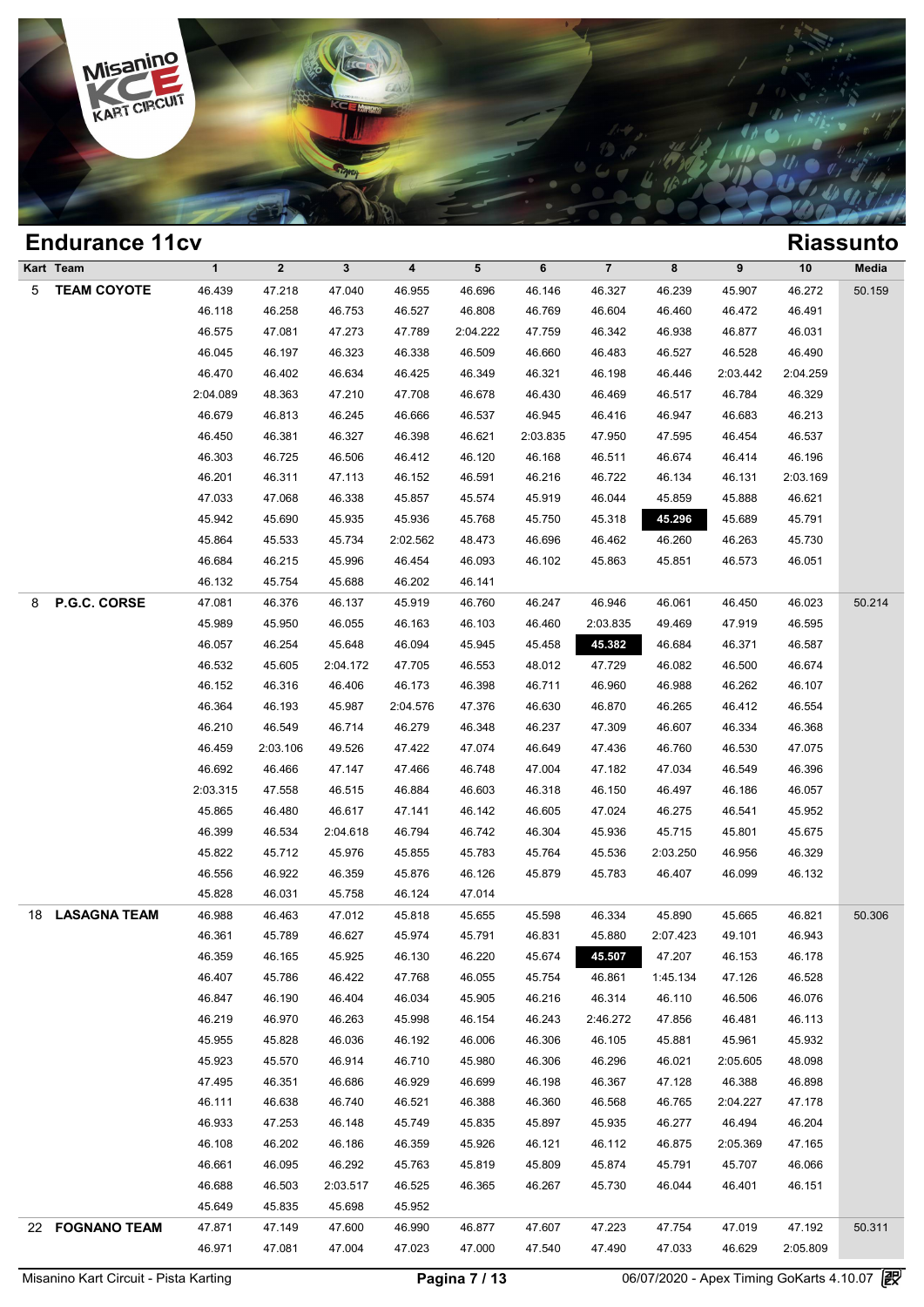

|    | <b>Endurance 11cv</b> |             |             |              |                         |          |          |                |          |          |          | <b>Riassunto</b> |
|----|-----------------------|-------------|-------------|--------------|-------------------------|----------|----------|----------------|----------|----------|----------|------------------|
|    | Kart Team             | $\mathbf 1$ | $\mathbf 2$ | $\mathbf{3}$ | $\overline{\mathbf{4}}$ | 5        | 6        | $\overline{7}$ | 8        | 9        | 10       | Media            |
|    |                       | 47.311      | 47.417      | 47.167       | 46.334                  | 46.570   | 46.831   | 46.149         | 46.376   | 46.049   | 45.984   |                  |
|    |                       | 45.963      | 46.494      | 46.452       | 46.997                  | 46.575   | 46.729   | 46.195         | 46.900   | 2:03.850 | 46.919   |                  |
|    |                       | 45.975      | 46.387      | 45.852       | 45.827                  | 45.864   | 46.146   | 45.932         | 46.002   | 45.740   | 46.135   |                  |
|    |                       | 45.884      | 45.771      | 45.677       | 46.077                  | 46.024   | 46.332   | 46.070         | 45.690   | 45.685   | 2:01.709 |                  |
|    |                       | 47.670      | 46.215      | 46.595       | 45.593                  | 45.750   | 45.611   | 46.028         | 45.707   | 45.840   | 45.975   |                  |
|    |                       | 45.664      | 46.139      | 46.127       | 46.157                  | 45.923   | 46.185   | 45.764         | 45.737   | 45.807   | 2:04.992 |                  |
|    |                       | 49.000      | 48.421      | 46.542       | 46.281                  | 46.994   | 46.424   | 46.713         | 46.987   | 47.338   | 46.984   |                  |
|    |                       | 46.944      | 46.458      | 47.336       | 46.701                  | 47.478   | 46.838   | 47.448         | 46.952   | 2:03.881 | 48.863   |                  |
|    |                       | 47.157      | 46.861      | 46.454       | 46.821                  | 46.212   | 47.389   | 46.007         | 46.259   | 46.332   | 46.469   |                  |
|    |                       | 46.288      | 46.480      | 46.850       | 46.068                  | 46.324   | 46.170   | 45.937         | 46.535   | 2:03.088 | 47.724   |                  |
|    |                       | 47.909      | 47.130      | 46.516       | 46.363                  | 46.402   | 46.541   | 46.473         | 46.973   | 46.583   | 46.637   |                  |
|    |                       | 46.637      | 46.934      | 47.501       | 46.226                  | 2:02.413 | 46.221   | 46.488         | 45.751   | 45.664   | 45.751   |                  |
|    |                       | 45.880      | 45.803      | 45.710       | 45.927                  |          |          |                |          |          |          |                  |
| 6  | I VISCIDI F.D.P       | 46.531      | 47.317      | 47.242       | 46.390                  | 46.340   | 45.992   | 46.744         | 46.112   | 45.771   | 45.932   | 50.453           |
|    |                       | 45.976      | 46.208      | 46.564       | 46.740                  | 46.645   | 46.518   | 46.882         | 46.493   | 46.907   | 47.023   |                  |
|    |                       | 47.024      | 47.092      | 2:04.551     | 46.545                  | 46.001   | 46.243   | 45.943         | 46.108   | 45.852   | 45.751   |                  |
|    |                       | 45.507      | 45.380      | 45.547       | 46.682                  | 45.944   | 45.774   | 46.811         | 45.978   | 46.620   | 45.352   |                  |
|    |                       | 45.521      | 45.555      | 45.689       | 45.336                  | 45.480   | 45.991   | 2:04.092       | 48.705   | 46.486   | 46.218   |                  |
|    |                       | 46.213      | 45.839      | 47.088       | 46.635                  | 47.114   | 45.882   | 46.147         | 45.986   | 45.687   | 46.206   |                  |
|    |                       | 46.636      | 47.108      | 47.071       | 46.628                  | 46.057   | 46.106   | 46.910         | 45.948   | 46.500   | 46.938   |                  |
|    |                       | 46.358      | 2:04.662    | 46.982       | 1:11.946                | 48.891   | 46.617   | 46.769         | 46.267   | 46.583   | 46.193   |                  |
|    |                       | 46.396      | 47.791      | 46.152       | 46.259                  | 46.831   | 47.396   | 46.889         | 47.335   | 46.680   | 46.853   |                  |
|    |                       | 46.564      | 47.183      | 46.584       | 46.536                  | 46.587   | 2:05.467 | 48.908         | 46.920   | 45.943   | 46.543   |                  |
|    |                       | 46.148      | 46.039      | 46.107       | 45.954                  | 46.629   | 46.326   | 45.354         | 46.176   | 2:04.839 | 49.022   |                  |
|    |                       | 46.586      | 46.299      | 46.757       | 46.616                  | 46.678   | 46.558   | 46.383         | 46.016   | 46.357   | 2:04.588 |                  |
|    |                       | 47.293      | 46.610      | 45.871       | 45.713                  | 45.729   | 46.897   | 45.732         | 55.250   | 45.657   | 45.690   |                  |
|    |                       | 2:03.330    | 48.530      | 46.268       | 45.976                  | 45.991   | 46.251   | 45.961         | 46.293   | 46.059   | 45.736   |                  |
|    |                       | 45.674      | 45.639      | 45.735       | 46.138                  |          |          |                |          |          |          |                  |
| 19 | <b>BRUS TEAM</b>      | 46.472      | 46.850      | 46.482       | 46.135                  | 45.862   | 45.834   | 45.947         | 45.741   | 46.092   | 45.970   | 50.589           |
|    |                       | 45.995      | 45.869      | 45.590       | 45.479                  | 45.618   | 46.103   | 46.424         | 45.979   | 46.136   | 46.567   |                  |
|    |                       | 46.239      | 46.092      | 2:06.205     | 50.569                  | 48.814   | 49.813   | 47.595         | 47.736   | 48.223   | 48.038   |                  |
|    |                       | 48.759      | 50.927      | 48.786       | 49.596                  | 48.546   | 49.082   | 50.770         | 48.935   | 47.698   | 2:04.135 |                  |
|    |                       | 46.578      | 45.900      | 45.939       | 45.763                  | 46.287   | 45.937   | 45.639         | 45.637   | 45.574   | 45.973   |                  |
|    |                       | 46.002      | 45.944      | 45.586       | 45.462                  | 45.665   | 45.443   | 45.903         | 45.618   | 45.560   | 45.978   |                  |
|    |                       | 45.820      | 45.511      | 45.637       | 45.638                  | 2:03.973 | 48.564   | 47.848         | 47.509   | 46.939   | 46.934   |                  |
|    |                       | 47.518      | 47.162      | 47.563       | 47.065                  | 47.983   | 46.705   | 46.634         | 47.380   | 46.678   | 47.015   |                  |
|    |                       | 47.024      | 46.673      | 2:03.738     | 46.938                  | 45.541   | 45.875   | 46.103         | 45.695   | 45.953   | 45.810   |                  |
|    |                       | 46.024      | 45.993      | 46.048       | 46.085                  | 46.517   | 47.897   | 47.547         | 46.288   | 45.640   | 45.822   |                  |
|    |                       | 45.755      | 2:03.641    | 49.461       | 48.865                  | 47.118   | 47.527   | 47.723         | 47.703   | 47.341   | 47.508   |                  |
|    |                       | 48.274      | 48.120      | 48.023       | 47.458                  | 47.346   | 2:04.512 | 46.732         | 45.739   | 45.748   | 46.161   |                  |
|    |                       | 45.556      | 45.923      | 45.974       | 45.716                  | 45.611   | 45.963   | 45.493         | 45.769   | 46.874   | 45.854   |                  |
|    |                       | 2:04.015    | 48.096      | 46.822       | 46.332                  | 47.089   | 47.211   | 46.923         | 48.315   | 47.835   | 47.159   |                  |
|    |                       | 46.562      | 46.707      | 48.383       |                         |          |          |                |          |          |          |                  |
| 21 | PFV ACADEMY           | 46.068      | 45.624      | 45.527       | 45.354                  | 45.451   | 46.043   | 45.357         | 45.352   | 45.313   | 45.191   | 49.701           |
|    |                       | 45.397      | 45.216      | 45.213       | 45.658                  | 45.928   | 46.687   | 45.404         | 45.593   | 45.736   | 45.559   |                  |
|    |                       | 45.746      | 45.561      | 45.843       | 45.900                  | 45.872   | 45.582   | 45.543         | 2:03.478 | 47.933   | 47.452   |                  |
|    |                       |             |             |              |                         |          |          |                |          |          |          |                  |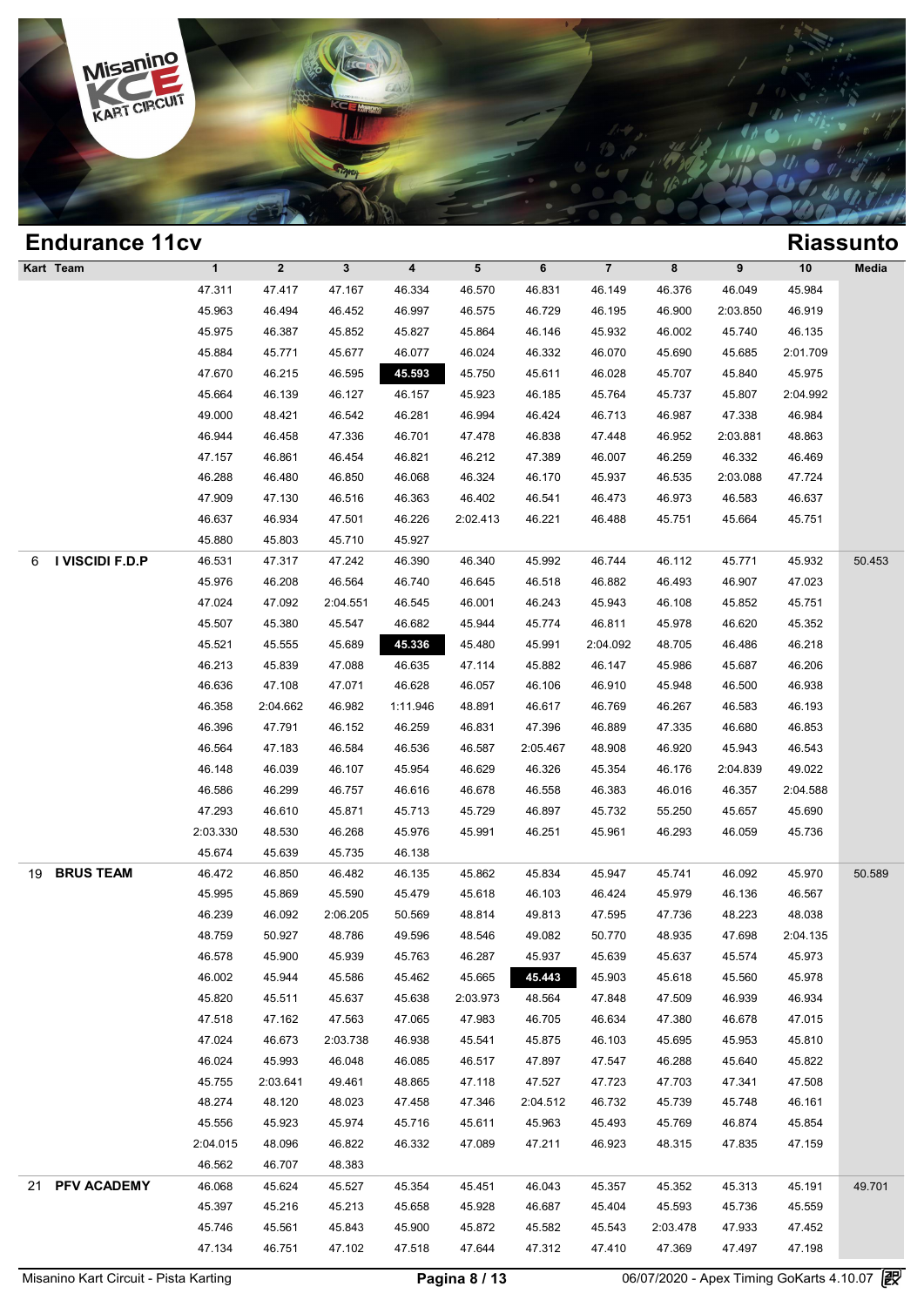

### **Endurance 11cv Riassunto Kart Team 1 2 3 4 5 6 7 8 9 10 Media 1**<br>
47.643 47.090 47.448 47.817 47.112 46.789 47.465 47.943 46.825 46.938<br>
47.205 47.105 47.105 1.44.288 48.722 46.234 46.284 46.284 46.325 46.938 1 2 3 4 5 6 7 8 9 10 Med<br>47.643 47.090 47.448 47.817 47.112 46.789 47.465 47.943 46.825 46.938<br>47.205 47.196 47.105 1:44.388 48.723 46.214 46.384 46.128 45.763 45.793<br>46.826 45.684 45.684 45.684 46.214 46.384 46.128 45.763 1 2 3 4 5 6 7 8 9 10 Med<br>47.643 47.090 47.448 47.817 47.112 46.789 47.465 47.943 46.825 46.938<br>47.205 47.196 47.105 1:44.388 48.723 46.214 46.384 46.128 45.763 45.793<br>46.836 45.684 45.621 45.881 45.800 45.738 46.560 46.051 47.643 47.090 47.448 47.817 47.112 46.789 47.465 47.943 46.825 46.938<br>47.205 47.196 47.105 1:44.388 48.723 46.214 46.384 46.128 45.763 45.793<br>46.836 45.684 45.621 45.881 45.800 45.738 46.560 46.051 46.490 45.936<br>46.176 45.8 47.205 47.196 47.105 1:44.388 48.723 46.214 46.384 46.128 45.763 45.793<br>46.836 45.684 45.621 45.881 45.800 45.738 46.560 46.051 46.490 45.936<br>46.176 45.830 46.061 46.303 46.094 45.851 2:04.403 48.064 46.812 47.197<br>46.556 4 46.836 45.684 45.621 45.881 45.800 45.738 46.560 46.051 46.490 45.936<br>46.176 45.830 46.061 46.303 46.094 45.851 2:04.403 48.064 46.812 47.197<br>46.556 47.692 47.533 46.136 46.620 47.585 47.196 46.834 46.682 46.767<br>46.812 46. 46.176 45.830 46.061 46.303 46.094 45.851 2:04.403 48.064 46.812 47.197<br>46.556 47.692 47.533 46.136 46.620 47.585 47.196 46.834 46.682 46.767<br>46.812 46.644 47.257 47.514 46.914 46.626 46.585 46.891 1:45.293 47.055<br>45.355 4 46.556 47.692 47.533 46.136 46.620 47.585 47.196 46.834 46.682 46.767<br>46.812 46.644 47.257 47.514 46.914 46.626 46.585 46.891 1:45.293 47.055<br>45.355 45.549 45.518 45.197 46.286 45.342 45.400 45.285 46.015 45.212<br>45.349 45.1 46.812 46.644 47.257 47.514 46.914 46.626 46.585 46.891 1:45.293 47.055<br>45.355 45.549 45.518 45.197 46.286 45.342 45.400 45.285 46.015 45.212<br>45.349 45.160 45.232 45.214 45.129 45.094 45.506 45.376 45.355 46.549 45.518 45.197 46.286 45.342 45.400 45.285 46.015 45.212<br>45.349 45.160 45.232 45.214 45.129 45.094 45.506 45.376 45.230 45.476<br>45.578 45.038 2:04.906 1:45.540 2:06.431 47.890 46.627 46.718 46.382 46.078<br>46.344 45.349 45.160 45.232 45.214 45.129 45.094 45.51<br>46.578 45.089 2:04.906 1:45.540 2:06.431 47.890 46.6;<br>46.344 45.938 47.310 46.450 46.274 46.611 46.1;<br>46.655 46.693 47.159 47.127 46.795 46.117 7 **TOPAS** 49.272 47.949 48.587 48.194 47.812 48.105 48.214 47.751 47.956 48.161 51.467 48.344 45.938 47.310 46.450 46.274 46.611 46.124 46.625 46.516 46.502<br>46.655 46.693 47.159 47.127 46.795 46.117<br>49.272 47.949 48.587 48.194 47.812 48.105 48.214 47.751 47.956 48.161 51.4<br>48.007 49.121 48.151 49.747 47.997 46.655 46.693 47.159 47.127 46.795 46.117<br>49.272 47.949 48.587 48.194 47.812 48.105 48.214 47.751 47.956 48.161 51.4<br>48.007 49.121 48.151 49.747 47.997 47.978 48.321 2:11.138 50.288 48.575<br>47.708 48.458 47.545 47.170 47.84 48.272 47.949 48.587 48.194 47.812 48.105 48.214 47.751 47.956 48.161 51.4<br>48.007 49.121 48.151 49.747 47.997 47.978 48.321 2:11.138 50.288 48.575<br>47.708 48.458 47.545 47.170 47.845 48.016 47.542 47.497 47.653 48.450<br>47.26 48.007 49.121 48.151 49.747 47.997 47.978 48.321 2:11.138 50.288 48.575<br>47.708 48.458 47.545 47.170 47.845 48.016 47.542 47.497 47.653 48.450<br>47.268 47.630 47.389 47.365 48.197 47.550 48.385 47.234 2:08.977 49.330<br>48.396 4 47.708 48.458 47.545 47.170 47.845 48.016 47.542 47.497 47.653 48.450<br>47.268 47.630 47.389 47.365 48.197 47.550 48.385 47.234 2:08.977 49.330<br>48.396 47.376 46.957 46.397 46.781 46.635 46.370 46.458 46.417 46.749<br>47.297 47. 47.268 47.630 47.389 47.365 48.197 47.550 48.385 47.234 2:08.977 49.330<br>48.396 47.376 46.957 46.397 46.781 46.635 46.370 46.458 46.417 46.749<br>47.297 47.748 46.802 46.549 46.108 45.886 47.137 46.714 47.195 2:05.839<br>49.055 4 46.396 47.376 46.957 46.397 46.781 46.635 46.370 46.458 46.417 46.749<br>47.297 47.748 46.802 46.549 46.108 45.886 47.137 46.714 47.195 2:05.839<br>49.055 47.343 47.044 47.063 47.253 47.353 46.755 46.892 47.411 47.546<br>46.825 47. 47.297 47.748 46.802 46.549 46.108 45.886 47.137 46.714 47.195 2:05.839<br>49.055 47.343 47.044 47.063 47.253 47.353 46.755 46.892 47.411 47.546<br>46.825 47.142 47.637 47.779 47.458 46.848 2:07.640 50.201 47.600 47.312<br>47.851 4 46.825 47.343 47.044 47.063 47.253 47.353 46.755 46.892 47.411 47.546<br>46.825 47.142 47.637 47.779 47.458 46.848 2:07.640 50.201 47.600 47.312<br>47.851 46.827 46.988 46.652 46.696 47.809 47.369 46.522 46.840 46.674<br>46.911 47. 46.825 47.142 47.637 47.779 47.458 46.848 2:07.640 50.201 47.600 47.312<br>47.851 46.827 46.988 46.652 46.696 47.809 47.369 46.522 46.840 46.674<br>46.911 47.283 47.103 47.770 2:05.579 49.350 48.067 47.724 47.705 48.643<br>47.772 4 46.911 46.827 46.988 46.652 46.696 47.809 47.369 46.522 46.840 46.674<br>46.911 47.283 47.103 47.770 2:05.579 49.350 48.067 47.724 47.705 48.643<br>47.772 47.587 47.325 48.079 46.434 47.858 46.326 46.329 46.392 45.724<br>45.967 47. 46.911 47.283 47.103 47.770 2:05.579 49.350 48.067 47.724 47.705 48.643<br>47.772 47.587 47.325 48.079 46.434 47.858 46.326 46.329 46.392 45.726<br>45.967 47.708 47.217 47.429 2:05.553 50.335 47.249 46.535 47.017 47.057<br>47.382 4 47.772 47.587 47.325 48.079 46.434 47.858 46.326 46.329 46.392 45.726<br>45.967 47.708 47.217 47.429 2:05.553 50.335 47.249 46.535 47.017 47.057<br>47.382 46.881 47.046 46.890 47.434 47.206 47.371 46.897 2:06.453 49.018<br>46.937 4 47.356 14 **BRADIPO CORSE** 48.365 47.817 47.858 48.222 48.162 48.815 47.629 48.095 48.048 47.643 51.713 46.937 48.294 47.249 47.342 47.448 47.874 47.423 48.213 46.866 46.570<br>47.356 47.817 47.858 48.222 48.162 48.815 47.629 48.095 48.048 47.643 51.7<br>47.970 48.457 47.971 48.046 49.987 47.996 48.063 2:05.382 48.086 47.475<br>46.63 47.356<br>48.365 47.817 47.858 48.222 48.162 48.815 47.629 48.095 48.048 47.643 51.7<br>47.970 48.457 47.971 48.046 49.987 47.996 48.063 2:05.382 48.086 47.475<br>46.633 47.073 46.953 47.141 46.950 47.097 46.976 46.899 47.209 47.89 46.365 47.817 47.858 48.222 48.162 48.815 47.629 48.095 48.048 47.643 51.7<br>47.970 48.457 47.971 48.046 49.987 47.996 48.063 2:05.382 48.086 47.475<br>46.633 47.073 46.953 47.141 46.950 47.097 46.976 46.899 47.209 47.895<br>46.96 47.970 48.457 47.971 48.046 49.987 47.996 48.063 2:05.382 48.086 47.475<br>46.633 47.073 46.953 47.141 46.950 47.097 46.976 46.899 47.209 47.895<br>46.964 47.544 46.693 47.113 2:05.462 48.875 56.762 49.288 48.130 47.581<br>47.866 4 46.633 47.073 46.953 47.141 46.950 47.097 46.976 46.899 47.209 47.895<br>46.964 47.544 46.705 47.113 2:05.462 48.875 56.762 49.288 48.130 47.581<br>47.866 47.444 46.693 47.082 47.726 48.663 47.941 47.371 47.091 47.793<br>47.693 2:0 48.964 47.544 46.705 47.113 2:05.462 48.875 56.762 49.288 48.130 47.581<br>47.866 47.444 46.693 47.082 47.726 48.663 47.941 47.371 47.091 47.793<br>47.693 2:03.735 48.784 47.042 47.686 47.418 47.170 48.697 47.302 46.480<br>48.042 4 47.866 47.444 46.693 47.082 47.726 48.663 47.941 47.371 47.091 47.793<br>47.693 2:03.735 48.784 47.042 47.686 47.418 47.170 48.697 47.302 46.480<br>48.042 47.707 47.184 47.439 47.062 46.815 47.465 47.621 2:04.421 51.042<br>48.274 4 47.693 2:03.735 48.784 47.042 47.686 47.418 47.170 48.697 47.302 46.480<br>48.042 47.707 47.184 47.439 47.062 46.815 47.465 47.621 2:04.421 51.042<br>48.274 48.601 48.693 47.084 48.473 47.915 48.752 48.714 47.289 47.512<br>48.510 4 48.042 47.707 47.184 47.439 47.062 46.815 47.465 47.621 2:04.421 51.042<br>48.274 48.601 48.693 47.084 48.473 47.915 48.752 48.714 47.289 47.512<br>48.510 47.275 48.518 47.540 48.493 2:02.930 54.439 47.078 47.749 47.471<br>48.140 4 48.274 48.601 48.693 47.084 48.473 47.915 48.752 48.714 47.289 47.512<br>48.510 47.275 48.518 47.540 48.493 2:02.930 54.439 47.078 47.749 47.471<br>48.140 47.212 47.613 47.791 47.623 47.713 48.251 48.040 48.101 47.623<br>47.503 47. 48.510 47.275 48.518 47.540 48.493 2:02.930 54.439 47.078 47.749 47.471<br>48.140 47.212 47.613 47.791 47.623 47.713 48.251 48.040 48.101 47.623<br>47.503 47.512 2:05.120 50.442 48.017 47.707 48.622 48.181 47.746 47.756<br>48.419 4 48.140 47.212 47.613 47.791 47.623 47.713 48.251 48.040 48.101 47.623<br>47.503 47.512 2:05.120 50.442 48.017 47.707 48.622 48.181 47.746 47.756<br>48.419 48.177 49.177 47.777 48.186 47.736 47.347 47.264 48.074 47.079<br>2:03.137 4 47.503 47.512 2:05.120 50.442 48.017 47.707 48.622 48.181 47.746 47.756<br>48.419 48.177 49.177 47.777 48.186 47.736 47.347 47.264 48.074 47.079<br>1:03.137 48.385 47.944 47.932 47.223 49.993 47.599 46.723 47.412 47.074<br>47.163 4 **Tabella dei giri** Giro 1  $1 \t 20 \t 2 \t 1 \t 0.1$  $\begin{array}{c|c|c|c|c} \textbf{2} & \textbf{1} & \textbf{3} \\ \textbf{0.1} & \textbf{0.1} & \textbf{1.1} & \textbf{0.2} \end{array}$  $\begin{array}{c|c|c|c|c} \textbf{11} & \textbf{3} & \textbf{21} & \textbf{9} \\ \textbf{1.1} & \textbf{0.2} & \textbf{0.7} & \textbf{0.7} \end{array}$  $\begin{array}{c|c} 9 & 18 \\ 0.7 & 0.5 \end{array}$  $\begin{array}{c|c|c|c|c} 9 & 18 & 12 & 4 \ 0.5 & 0.2 & 0.2 \end{array}$  $\begin{array}{c|c|c|c|c} \textbf{12} & \textbf{4} & \textbf{8} & \textbf{6} \\ \textbf{0.2} & \textbf{0.2} & \textbf{1.3} & \textbf{0.2} \end{array}$  $\begin{array}{c|c} 6 & 5 \\ 0.2 & 0.4 \end{array}$  $19$ <sub>0.1</sub>  $\begin{array}{|c|c|c|c|c|}\n 5 & 19 & 22 & 14 \\
 \hline\n 0.4 & 0.1 & 3.0 & 2.2\n \end{array}$  $14 \over 2.2$  $\begin{array}{c|c} 14 & 7 \\ 2.2 & 1.4 \end{array}$ Giro 2  $1 \begin{array}{|c|c|c|} \hline 1 & 20 & 2 \\ 0.2 & 0.1 & \hline \end{array}$  $\begin{array}{c|c|c|c|c} \textbf{2} & \textbf{2} & \textbf{11} & \textbf{3} \\ \textbf{0.2} & \textbf{0.1} & \textbf{1.5} & \textbf{0.2} \end{array}$  $\begin{array}{c|c|c|c|c} \textbf{11} & \textbf{3} & \textbf{21} & \textbf{9} \\ \textbf{1.5} & \textbf{0.2} & \textbf{0.8} & \textbf{0.6} \end{array}$  $\begin{array}{c|c} 9 & 12 \\ 0.6 & 1.2 \end{array}$  $\begin{array}{c|c|c|c|c} 9 & 12 & 18 & 4 \\ 0.6 & 1.2 & 0.1 & 0.2 \end{array}$  $\begin{array}{|c|c|c|c|c|}\n 18 & 4 & 8 & 6 \\
 \hline\n 0.1 & 0.2 & 1.5 & 1.2\n \end{array}$ 8 6 19 5<br>1.5 1.2 0.1 0.2  $\begin{array}{|c|c|c|c|c|}\n 19 & 5 & 22 & 14 \\
 \hline\n 0.1 & 0.2 & 3.1 & 2.9\n \end{array}$  $\begin{array}{c|c|c|c}\n 22 & 14 & 7 \\
 \hline\n 3.1 & 2.9 & 1.5\n \end{array}$  $\frac{7}{1.5}$ Giro 3 1  $\begin{array}{|c|c|c|c|}\n\hline\n1 & 20 & 2 \\
0.1 & 0.2 & \n\end{array}$  $\begin{array}{c|c|c|c|c} 20 & 2 & 11 & 3 \ 0.1 & 0.2 & 2.0 & 0.2 \end{array}$  $\begin{array}{c|c|c|c|c} 11 & 3 & 21 & 9 \ 2.0 & 0.2 & 0.9 & 0.5 \end{array}$  $\begin{array}{c|c} 9 & 18 \\ 0.5 & 3.0 \end{array}$  $\begin{array}{c|c|c|c|c} 9 & 18 & 12 & 4 \ 0.5 & 3.0 & 0.1 & 0.1 \end{array}$  $\begin{array}{c|c} 4 & 8 \\ 0.1 & 0.4 \end{array}$ **4** 8 19 6<br>0.1 0.4 1.6 0.6  $\begin{array}{c|c} 6 & 5 \\ 0.6 & 0.1 \end{array}$  $\begin{array}{|c|c|c|c|c|}\n6 & 5 & 22 & 14 \\
\hline\n0.6 & 0.1 & 3.7 & 3.2\n\end{array}$  $14 \over 3.2$  $\begin{array}{c|c} 14 & 7 \\ 3.2 & 2.2 \end{array}$ Giro 4 1  $\begin{array}{|c|c|c|c|c|} \hline 1 & 20 & 2 & 2 \ \hline 0 & 0 & 0 & 0 & 0 \ \hline \end{array}$  $\begin{array}{c|c|c|c|c} \textbf{2} & \textbf{2} & \textbf{11} & \textbf{3} \\ \textbf{0.2} & \textbf{0.2} & \textbf{2.3} & \textbf{0.3} \end{array}$  $\begin{array}{c|c|c|c|c} \textbf{11} & \textbf{3} & \textbf{21} & \textbf{9} \\ \textbf{2.3} & \textbf{0.3} & \textbf{0.8} & \textbf{0.3} \end{array}$  $\begin{array}{|c|c|c|c|}\n\hline\n9 & 18 \\
\hline\n9 & 37\n\end{array}$  $\begin{array}{c|c|c|c|c} 9 & 18 & 12 & 4 \\ 0.3 & 3.7 & 0.3 & 0.3 \end{array}$  $\begin{array}{c|c} 4 & 8 \\ 0.3 & 0.2 \end{array}$  $\begin{array}{c|c|c|c|c|c} 4 & 8 & 19 & 6 \\ 0.3 & 0.2 & 1.9 & 0.8 \end{array}$  $\begin{array}{c|c} 6 & 5 \\ 0.8 & 0.6 \end{array}$  $\begin{array}{c|c|c|c|c|c} 6 & 5 & 22 & 14 \\ 0.8 & 0.6 & 3.7 & 4.4 \end{array}$  $\begin{array}{c|c} 22 & 14 & 7 \\ 3.7 & 4.4 & 2.2 \end{array}$  $\frac{7}{22}$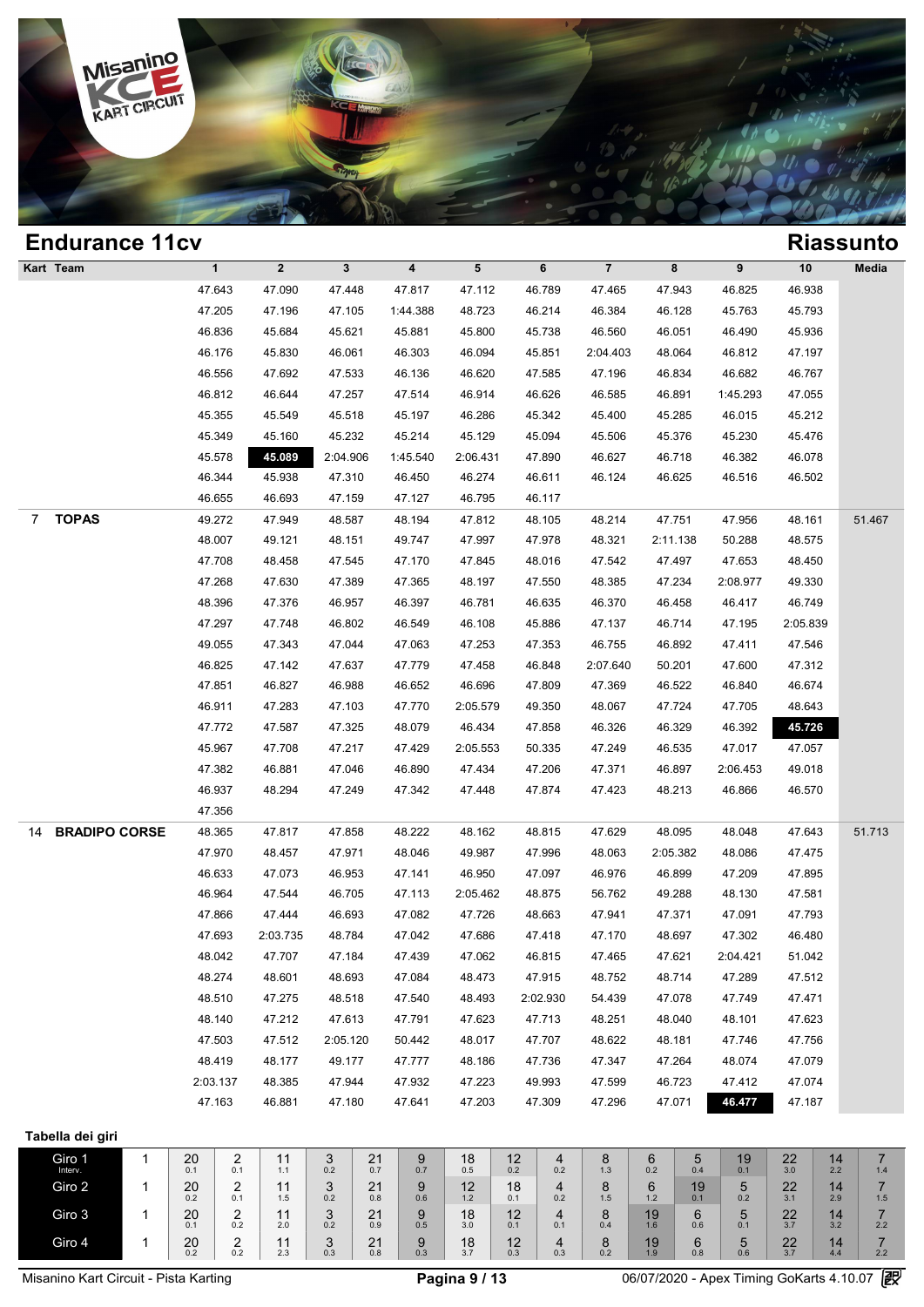

| Giro 5  | $\mathbf 1$  | 20<br>0.2                      | 2<br>0.3                       | 11<br>2.8 | 3<br>0.4   | 21<br>0.6     | 9<br>0.1  | 18<br>4.1                 | 12<br>0.3             | 4<br>0.1              | 8<br>1.5   | 19<br>1.0                 | 6<br>1.3              | 5<br>1.0    | 22<br>3.9              | 14<br>5.7              | $\overline{7}$<br>1.8  |
|---------|--------------|--------------------------------|--------------------------------|-----------|------------|---------------|-----------|---------------------------|-----------------------|-----------------------|------------|---------------------------|-----------------------|-------------|------------------------|------------------------|------------------------|
| Giro 6  | $\mathbf{1}$ | 20<br>0.2                      | 2<br>0.5                       | 11<br>3.3 | 3<br>0.3   | 9<br>0.6      | 21<br>0.5 | 18<br>3.8                 | 12<br>0.2             | $\overline{4}$<br>0.4 | 8<br>2.0   | 19<br>0.5                 | 6<br>1.5              | 5<br>1.2    | 22<br>5.4              | 14<br>6.9              | $\overline{7}$<br>1.1  |
| Giro 7  | $\mathbf{1}$ | 20<br>0.6                      | 2<br>0.2                       | 11<br>3.8 | 3<br>0.3   | 9<br>0.6      | 21<br>0.4 | 18<br>4.7                 | 12<br>0.3             | $\overline{4}$<br>0.2 | 19<br>2.3  | 8<br>0.4                  | 6<br>1.9              | 5<br>0.7    | 22<br>6.3              | 14<br>7.3              | $\overline{7}$<br>1.7  |
| Giro 8  | $\mathbf{1}$ | 20<br>0.5                      | 2<br>0.1                       | 11<br>4.2 | 3<br>0.2   | 9<br>0.7      | 21<br>0.5 | 18<br>5.3                 | 12<br>0.2             | $\overline{4}$<br>0.2 | 19<br>2.2  | 8<br>0.7                  | 6<br>1.9              | 5<br>0.9    | 22<br>7.8              | 14<br>7.6              | $\overline{7}$<br>1.4  |
| Giro 9  | $\mathbf{1}$ | 2<br>0.6                       | 20<br>0.4                      | 11<br>4.4 | 3<br>0.2   | 9<br>0.4      | 21<br>0.6 | 18<br>5.6                 | 12<br>0.1             | $\overline{4}$<br>0.2 | 19<br>2.7  | 8<br>1.0                  | 6<br>1.2              | 5<br>1.0    | 22<br>8.9              | 14<br>8.7              | $\overline{7}$<br>1.3  |
| Giro 10 | 1            | $\overline{2}$<br>0.5          | 20<br>0.4                      | 11<br>5.0 | 3<br>0.3   | 9<br>0.2      | 21<br>0.5 | 12<br>7.3                 | 18<br>0.0             | $\overline{4}$<br>0.2 | 19<br>2.1  | 8<br>1.1                  | 6<br>1.1              | 5<br>1.3    | 22<br>9.8              | 14<br>9.1              | $\overline{7}$<br>1.8  |
| Giro 11 | 1            | $\overline{\mathbf{c}}$<br>0.3 | 20<br>0.7                      | 11<br>5.5 | 3<br>0.2   | 9<br>0.1      | 21<br>0.7 | 18<br>8.2                 | 12<br>0.2             | $\overline{4}$<br>0.8 | 19<br>0.9  | 8<br>1.1                  | 6<br>1.1              | 5<br>1.5    | 22<br>10.7             | 14<br>10.1             | $\overline{7}$<br>1.8  |
| Giro 12 | 1            | $^{2}_{0.2}$                   | 20<br>0.8                      | 11<br>5.9 | 3<br>0.3   | 9<br>0.1      | 21<br>0.5 | 18<br>8.8                 | 12<br>0.2             | $\overline{4}$<br>0.5 | 19<br>1.3  | 8<br>1.2                  | 6<br>1.4              | 5<br>1.5    | 22<br>11.5             | 14<br>11.5             | $\overline{7}$<br>2.5  |
| Giro 13 | 1            | $\overline{\mathbf{c}}$<br>0.3 | 20<br>1.3                      | 11<br>5.7 | 3<br>0.3   | 9<br>0.1      | 21<br>0.3 | 12<br>9.8                 | 4<br>0.2              | 18<br>0.1             | 19<br>1.0  | 8<br>1.6                  | 6<br>1.9              | 5<br>1.7    | $22$<br>11.7           | 14<br>12.5             | $\overline{7}$<br>2.7  |
| Giro 14 | 1            | $\overline{2}$<br>0.4          | 20<br>1.5                      | 11<br>6.0 | 9<br>0.4   | 3<br>0.3      | 21<br>0.2 | 12<br>9.8                 | $\overline{4}$<br>0.4 | 18<br>0.3             | 19<br>0.5  | 8<br>2.3                  | 6<br>2.5              | 5<br>1.5    | $22$<br>12.2           | 14<br>13.5             | $\overline{7}$<br>4.4  |
| Giro 15 | 1            | $\overline{2}$<br>0.5          | 20<br>1.5                      | 11<br>6.9 | 9<br>0.1   | 3<br>0.3      | 21<br>0.6 | $\overline{4}$<br>9.8     | 12<br>0.1             | 18<br>0.3             | 19<br>0.3  | 8<br>2.8                  | 6<br>3.0              | 5<br>1.7    | 22<br>12.4             | 14<br>16.5             | $\overline{7}$<br>2.4  |
| Giro 16 | 1            | $\overline{2}$<br>0.4          | 20<br>1.6                      | 9<br>8.0  | 11<br>0.2  | 3<br>0.2      | 21<br>1.3 | 4<br>9.0                  | 12<br>0.1             | 19<br>1.0             | 18<br>0.3  | 8<br>2.8                  | 6<br>3.1              | 5<br>1.9    | 22<br>13.2             | 14<br>16.9             | $\overline{7}$<br>2.4  |
| Giro 17 | 1            | $\overline{2}$<br>0.3          | 20<br>1.9                      | 9<br>8.4  | 11<br>0.3  | 3<br>0.3      | 21<br>1.0 | $\overline{4}$<br>9.2     | 12<br>0.4             | 18<br>1.3             | 19<br>0.1  | 6<br>6.7                  | 5<br>1.6              | 22<br>14.1  | $14 \over 17.5$        | $\overline{7}$<br>2.6  | 8<br>37.7              |
| Giro 18 | 1            | $\overline{2}$<br>0.3          | 20<br>1.9                      | 9<br>8.9  | 11<br>0.3  | 3<br>0.2      | 21<br>1.3 | $\overline{4}$<br>9.4     | 19<br>2.1             | 6<br>7.3              | 5<br>1.6   | 22<br>14.7                | 12<br>50.5            | 18<br>$7.0$ | 8<br>2.8               | 14<br>35.4             | $\overline{7}$<br>8.4  |
| Giro 19 | $\mathbf{1}$ | 2<br>0.3                       | 20<br>2.2                      | 9<br>9.1  | 11<br>0.3  | 3<br>0.3      | 21<br>1.5 | 19<br>12.0                | 6<br>8.0              | 5<br>1.2              | 22<br>14.8 | 12<br>51.9                | $\overline{4}$<br>1.2 | 18<br>6.8   | 8<br>1.6               | 14<br>35.6             | $\overline{7}$<br>10.6 |
| Giro 20 | $\mathbf{1}$ | $\overline{\mathbf{c}}$<br>0.3 | 20<br>2.3                      | 9<br>9.4  | 11<br>0.3  | 3<br>0.2      | 21<br>1.8 | 19<br>13.0                | 6<br>8.5              | 5<br>0.6              | 12<br>1:07 | $\overline{4}$<br>1.2     | 18<br>6.8             | 8<br>1.3    | 22<br>17.5             | 14<br>19.0             | $\overline{7}$<br>11.7 |
| Giro 21 | $\mathbf{1}$ | $\overline{\mathbf{c}}$<br>0.2 | 20<br>2.7                      | 9<br>9.5  | 11<br>0.3  | 3<br>0.6      | 21<br>1.9 | 19<br>13.5                | 6<br>9.3              | 5<br>0.2              | 12<br>1:07 | $\overline{4}$<br>0.8     | 18<br>7.0             | 8<br>1.0    | 22<br>18.7             | 14<br>18.3             | $\overline{7}$<br>12.8 |
| Giro 22 | 1            | 2<br>0.2                       | 20<br>3.1                      | 9<br>9.6  | 11<br>0.3  | 3<br>1.1      | 21<br>1.5 | 19<br>14.0                | 6<br>10.3             | 5<br>0.2              | 12<br>1:06 | $\overline{4}$<br>2.5     | 18<br>5.0             | 8<br>1.0    | 22<br>19.9             | 14<br>18.0             | $\overline{7}$<br>14.1 |
| Giro 23 | 1            | 2<br>0.4                       | 20<br>3.6                      | 9<br>9.9  | 3<br>1.8   | 21<br>1.4     | 5<br>26.0 | 11<br>49.2                | 12<br>15.9            | $\overline{4}$<br>2.1 | 19<br>0.9  | 18<br>4.5                 | 8<br>0.8              | 6<br>3.3    | 22<br>18.1             | 14<br>17.7             | $\overline{7}$<br>14.7 |
| Giro 24 | 1            | 2<br>0.4                       | 20<br>4.1                      | 9<br>10.0 | 3<br>1.7   | 21<br>1.9     | 5<br>27.9 | 11<br>49.5                | 12<br>13.1            | $\overline{4}$<br>2.5 | 19<br>5.8  | 18<br>0.0                 | 8<br>0.7              | 6<br>3.7    | 22<br>17.9             | 14<br>18.5             | $\overline{7}$<br>14.8 |
| Giro 25 | 1            | $\overline{2}$<br>0.2          | 20<br>4.2                      | 9<br>10.1 | 21<br>4.0  | 3<br>1:13     | 11<br>4.3 | 12<br>12.4                | $\overline{4}$<br>3.0 | 18<br>6.2             | 8<br>0.5   | 19<br>2.0                 | 6<br>1.8              | 5<br>2.4    | 22<br>16.0             | 14<br>18.9             | $\overline{7}$<br>15.7 |
| Giro 26 | 20           | 21<br>14.3                     | $\overline{2}$<br>56.8         | 1<br>0.6  | 9<br>15.4  | 3<br>1.8      | 11<br>3.4 | 12<br>11.8                | $\overline{4}$<br>3.4 | 18<br>6.0             | 8<br>0.2   | 6<br>4.6                  | 19<br>1.7             | 5<br>2.1    | 22<br>15.1             | 14<br>19.2             | $\overline{7}$<br>16.6 |
| Giro 27 | 21           | 20<br>42.5                     | $\mathbf{1}$<br>16.0           | 2<br>0.0  | 3<br>16.9  | 9<br>2.2      | 11<br>0.8 | 12<br>10.9                | $\overline{4}$<br>3.9 | 18<br>5.7             | 8<br>0.1   | 6<br>5.1                  | 19<br>3.3             | 5<br>0.9    | 22<br>14.9             | 14<br>20.0             | $\overline{7}$<br>17.1 |
| Giro 28 | 20           | $\mathbf 1$<br>15.4            | $\overline{2}$<br>0.5          | 3<br>16.5 | 21<br>2.1  | 11<br>1.7     | 9<br>1.5  | 12<br>8.2                 | 4<br>4.2              | 8<br>7.1              | 18<br>0.3  | 6<br>4.2                  | 19<br>5.0             | 5<br>0.1    | 22<br>14.3             | 14<br>20.5             | $\overline{7}$<br>17.7 |
| Giro 29 | 20           | $\mathbf 1$<br>15.4            | $\overline{2}$<br>1.1          | 3<br>16.2 | 21<br>4.3  | 11<br>0.2     | 9<br>4.0  | 12<br>4.9                 | 4<br>4.8              | 8<br>7.2              | 18<br>0.1  | 6<br>3.9                  | 5<br>6.1              | 19<br>1.2   | 22<br>12.3             | 14<br>21.7             | $\overline{7}$<br>18.2 |
| Giro 30 | 20           | 1<br>16.0                      | $\overline{\mathbf{c}}$<br>1.1 | 3<br>16.3 | 21<br>5.8  | 9<br>$5.0\,$  | 11<br>0.4 | 12<br>1.6                 | 4<br>$5.0$            | 18<br>7.9             | 8<br>0.2   | 6<br>3.2                  | 5<br>6.4              | $19_{3.2}$  | 22<br>10.2             | 14<br>23.6             | 7<br>18.7              |
| Giro 31 | 20           | 1<br>16.3                      | $\frac{2}{1.3}$                | 3<br>16.2 | 21<br>7.2  | 11<br>5.1     | 12<br>0.7 | 9<br>1.5                  | $\overline{4}$<br>3.6 | 18<br>8.4             | 8<br>0.3   | 6<br>2.2                  | 5<br>$7.0$            | 19<br>5.9   | $\frac{22}{7.4}$       | 14<br>24.6             | $\overline{7}$<br>19.0 |
| Giro 32 | 20           | 1<br>16.3                      | 2<br>1.8                       | 3<br>15.8 | 21<br>8.2  | 11<br>4.0     | 12<br>0.3 | 9<br>5.1                  | $\overline{4}$<br>0.2 | 18<br>8.7             | 8<br>0.2   | 6<br>1.9                  | 5<br>7.8              | 19<br>10.6  | 22<br>3.0              | 14<br>25.7             | $\overline{7}$<br>19.1 |
| Giro 33 | 20           | 1<br>16.5                      | 2<br>2.0                       | 3<br>15.9 | 21<br>9.5  | 11<br>2.5     | 12<br>0.1 | $\overline{4}$<br>$5.5\,$ | 9<br>$2.8$            | 18<br>6.7             | 6<br>1.3   | 5<br>8.6                  | 19<br>13.1            | $22$<br>0.7 | 14<br>25.9             | $\overline{7}$<br>19.8 | 8<br>8.3               |
| Giro 34 | 20           | 1<br>16.8                      | $\overline{2}$<br>2.4          | 3<br>15.8 | 21<br>11.0 | 12<br>$0.8\,$ | 11<br>0.5 | $\overline{4}$<br>5.0     | 9<br>4.6              | 18<br>6.9             | 6<br>0.2   | 5<br>8.2                  | 22<br>14.4            | 19<br>1.8   | 14<br>24.2             | $\overline{7}$<br>20.1 | 8<br>8.6               |
| Giro 35 | 20           | 1<br>18.6                      | 2<br>0.9                       | 3<br>16.0 | 12<br>11.8 | 21<br>0.9     | 11<br>0.0 | $\overline{4}$<br>4.5     | 9<br>6.9              | 18<br>4.9             | 6<br>0.1   | 5<br>8.8                  | 22<br>14.5            | 19<br>3.8   | $\overline{7}$<br>43.9 | 8<br>$7.0$             | 14<br>50.0             |
| Giro 36 | 20           | $\mathbf{1}$<br>18.9           | 2<br>1.5                       | 3<br>15.6 | 12<br>11.2 | 21<br>3.0     | 11<br>0.2 | $\overline{4}$<br>3.1     | 9<br>8.2              | 18<br>3.3             | 6<br>0.1   | 5<br>9.7                  | 22<br>14.6            | 19<br>6.2   | $\overline{7}$<br>42.4 | 8<br>$7.5$             | 14<br>50.9             |
| Giro 37 | 20           | $\mathbf{1}$<br>19.1           | 2<br>2.1                       | 3<br>15.2 | 12<br>11.3 | 11<br>3.1     | 21<br>1.2 | 4<br>1.5                  | 9<br>10.3             | 18<br>2.4             | 6<br>0.1   | 5<br>9.3                  | 22<br>14.3            | 19<br>10.7  | $\overline{7}$<br>40.0 | 8<br>$6.8\,$           | 14<br>59.9             |
| Giro 38 | 20           | $\mathbf{1}$<br>18.9           | 2<br>2.6                       | 3<br>15.1 | 12<br>10.8 | 11<br>4.0     | 21<br>2.2 | $\overline{4}$<br>0.1     | 9<br>12.1             | 6<br>0.9              | 5<br>9.9   | 22<br>14.7                | 19<br>12.8            | 18<br>21.5  | $\overline{7}$<br>16.7 | 8<br>$5.7\,$           | 14<br>1:03             |
| Giro 39 | 20           | 1<br>19.2                      | 2<br>3.0                       | 3<br>15.0 | 12<br>10.1 | 11<br>4.4     | 21<br>4.1 | $\overline{4}$<br>0.1     | 6<br>12.1             | 9<br>0.7              | 5<br>9.1   | 19<br>28.7                | 18<br>21.0            | 8<br>21.8   | 22<br>20.4             | 14<br>44.3             | $\overline{7}$<br>11.9 |
| Giro 40 | 20           | 1<br>19.5                      | $\overline{\mathbf{c}}$<br>3.1 | 3<br>15.1 | 12<br>9.8  | 11<br>4.8     | 21<br>5.5 | 6<br>10.4                 | 9<br>3.9              | 5<br>7.0              | 18<br>49.7 | $\overline{4}$<br>$7.0\,$ | 8<br>14.9             | 22<br>20.7  | 19<br>13.8             | 14<br>31.1             | $\overline{7}$<br>13.6 |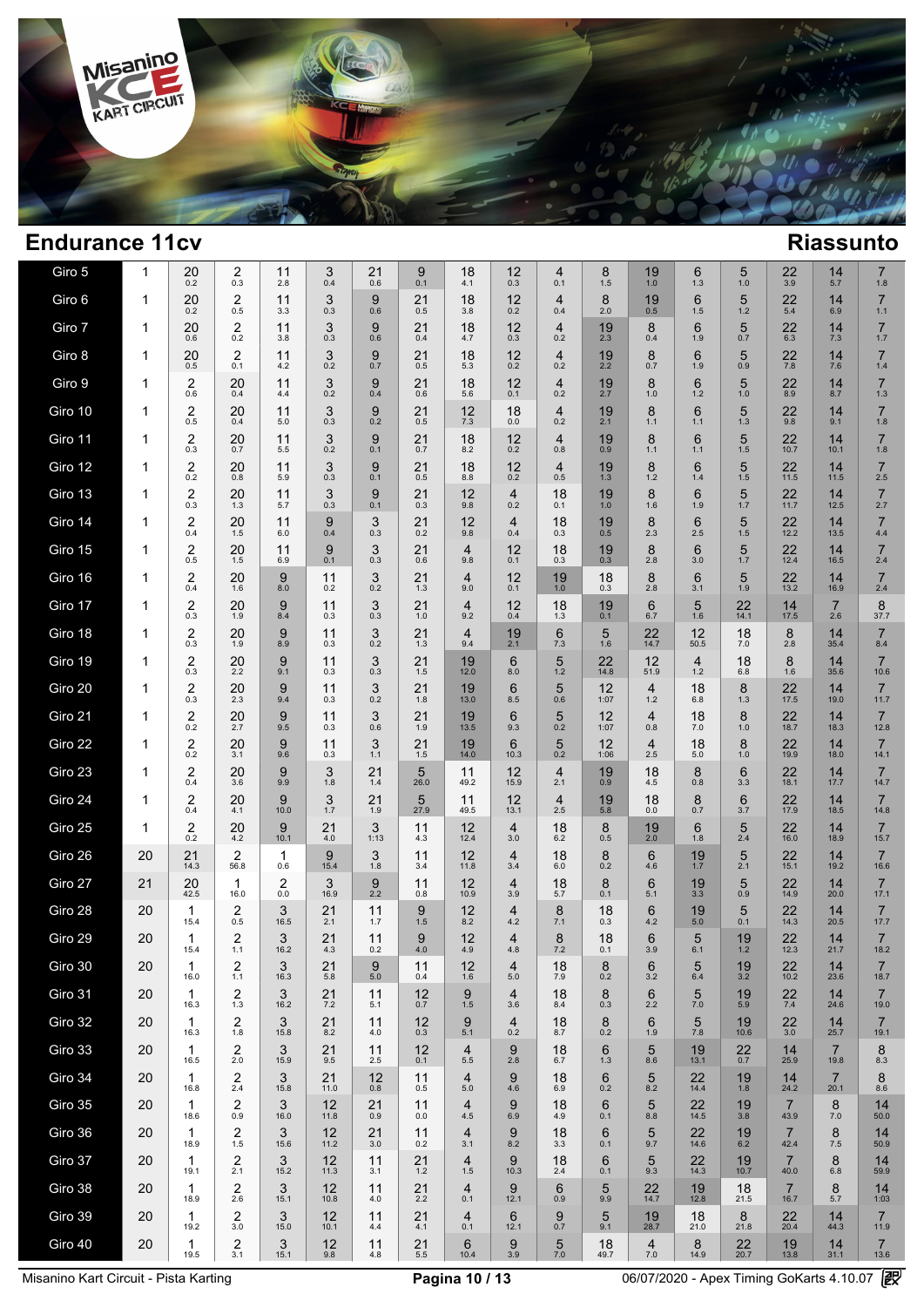

| Giro 41 | 20 | 1<br>19.7           | 2<br>3.1                       | 3<br>15.6  | 12<br>9.2  | 11<br>5.8             | 21<br>6.7               | 6<br>8.3                       | 9<br>5.8               | 5<br>6.1               | 18<br>50.1             | $\overline{4}$<br>7.6 | 8<br>13.6              | $22$<br>$20.5$        | 19<br>14.4             | 14<br>32.4             | $\overline{7}$<br>14.2  |  |
|---------|----|---------------------|--------------------------------|------------|------------|-----------------------|-------------------------|--------------------------------|------------------------|------------------------|------------------------|-----------------------|------------------------|-----------------------|------------------------|------------------------|-------------------------|--|
| Giro 42 | 20 | 1<br>19.9           | $\overline{2}$<br>3.1          | 3<br>15.6  | 12<br>9.0  | 11<br>6.2             | 21<br>8.0               | 6<br>6.7                       | 9<br>8.1               | 5<br>4.6               | 18<br>49.9             | $\overline{4}$<br>7.4 | 8<br>13.9              | 22<br>20.6            | 19<br>13.9             | 14<br>33.9             | $\overline{7}$<br>14.1  |  |
| Giro 43 | 20 | 1<br>19.9           | $\overline{2}$<br>3.7          | 3<br>15.4  | 11<br>15.1 | 21<br>9.6             | 6<br>5.0                | 9<br>10.2                      | 5<br>3.5               | 12<br>40.9             | 18<br>8.7              | $\overline{4}$<br>6.8 | 8<br>14.5              | 22<br>20.0            | 19<br>14.0             | 14<br>34.7             | $\overline{7}$<br>14.4  |  |
| Giro 44 | 20 | 1<br>20.1           | $\overline{2}$<br>3.7          | 3<br>15.7  | 11<br>15.1 | 21<br>11.6            | 6<br>2.5                | 9<br>12.5                      | 5<br>2.2               | 12<br>42.4             | 18<br>6.8              | $\overline{4}$<br>6.4 | 8<br>15.1              | 22<br>19.7            | 19<br>14.0             | 14<br>36.0             | $\overline{7}$<br>13.7  |  |
| Giro 45 | 20 | 1<br>20.4           | $\overline{2}$<br>3.6          | 3<br>15.9  | 21<br>28.1 | 6<br>0.8              | 5<br>15.6               | 12<br>43.0                     | 18<br>5.8              | 11<br>1.5              | 4<br>4.6               | 8<br>15.8             | 9<br>3.8               | 22<br>15.3            | 19<br>14.4             | 14<br>37.4             | $\overline{7}$<br>12.7  |  |
| Giro 46 | 20 | 1<br>20.4           | $\overline{2}$<br>3.9          | 21<br>45.1 | 6<br>0.0   | 5<br>16.0             | 3<br>31.0               | 12<br>12.2                     | 18<br>5.4              | 11<br>2.1              | 4<br>3.5               | 8<br>16.9             | 9<br>6.3               | 22<br>12.2            | 19<br>14.2             | 14<br>40.2             | $\overline{7}$<br>10.7  |  |
| Giro 47 | 20 | 1<br>20.6           | $\overline{\mathbf{c}}$<br>3.9 | 21<br>46.9 | 5<br>14.8  | 3<br>31.8             | 12<br>12.1              | 18<br>4.9                      | 11<br>2.0              | $\overline{4}$<br>3.0  | 6<br>7.8               | 8<br>10.1             | 9<br>6.6               | 22<br>10.9            | 19<br>13.9             | 14<br>42.5             | $\overline{7}$<br>9.1   |  |
| Giro 48 | 20 | 1<br>21.0           | 2<br>4.3                       | 21<br>48.8 | 5<br>13.3  | 3<br>31.8             | 12<br>11.8              | 18<br>4.7                      | 11<br>1.0              | $\overline{4}$<br>3.6  | 6<br>10.8              | 8<br>8.4              | 9<br>6.1               | 22<br>10.4            | 19<br>13.5             | 14<br>44.2             | $\overline{7}$<br>8.2   |  |
| Giro 49 | 20 | 1<br>21.4           | 2<br>4.5                       | 21<br>49.7 | 3<br>44.4  | 18<br>17.1            | 11<br>0.1               | 4<br>4.5                       | 6<br>10.9              | 8<br>8.2               | 5<br>4.5               | 9<br>1.4              | 22<br>10.1             | 19<br>13.4            | 12<br>18.1             | 14<br>27.6             | $\overline{7}$<br>7.6   |  |
| Giro 50 | 20 | 1<br>21.6           | 2<br>4.6                       | 21<br>50.9 | 3<br>43.2  | 18<br>17.4            | 11<br>0.1               | 4<br>4.5                       | 6<br>11.0              | 8<br>8.1               | 9<br>6.9               | 22<br>9.1             | 19<br>13.2             | 12<br>18.5            | 14<br>29.0             | 5<br>5.7               | $\overline{7}$<br>0.7   |  |
| Giro 51 | 20 | $\mathbf 1$<br>21.7 | 2<br>5.1                       | 21<br>52.0 | 3<br>42.0  | 18<br>17.6            | 11<br>0.1               | $\overline{\mathbf{4}}$<br>3.9 | 6<br>11.5              | 8<br>8.2               | 9<br>7.2               | 22<br>8.3             | 19<br>13.3             | 12<br>18.2            | 14<br>30.9             | $\overline{7}$<br>6.1  | 5<br>1:16               |  |
| Giro 52 | 20 | 2<br>27.5           | 21<br>53.1                     | 1<br>16.7  | 3<br>23.7  | 11<br>18.2            | 18<br>0.6               | $\overline{\mathbf{4}}$<br>2.7 | 6<br>11.8              | 8<br>8.6               | 9<br>7.4               | 22<br>7.7             | 19<br>13.5             | 12<br>18.0            | $\overline{7}$<br>39.1 | 14<br>1:09             | 5<br>6.8                |  |
| Giro 53 | 2  | 21<br>53.8          | 1<br>15.9                      | 20<br>18.6 | 3<br>4.3   | 11<br>18.4            | 18<br>1.2               | 4<br>2.1                       | 6<br>13.2              | 8<br>7.5               | 9<br>7.9               | 22<br>6.9             | 19<br>13.4             | 12<br>18.3            | $\overline{7}$<br>40.1 | 14<br>1:11             | 5<br>5.2                |  |
| Giro 54 | 2  | 1<br>1:09           | 20<br>18.6                     | 3<br>3.7   | 11<br>18.0 | 21<br>1.7             | 18<br>0.2               | 4<br>2.0                       | 6<br>14.0              | 9<br>15.3              | 22<br>6.5              | 19<br>12.8            | 12<br>18.7             | 8<br>32.0             | $\overline{7}$<br>8.7  | 14<br>1:12             | 5<br>5.9                |  |
| Giro 55 | 1  | 2<br>5.1            | 20<br>13.4                     | 3<br>3.8   | 11<br>17.6 | 18<br>2.9             | 4<br>2.0                | 21<br>0.2                      | 6<br>14.6              | 9<br>14.7              | 22<br>6.0              | 19<br>12.4            | 12<br>19.0             | 8<br>33.4             | $\overline{7}$<br>7.4  | 14<br>1:13             | 5<br>4.9                |  |
| Giro 56 | 1  | 2<br>5.4            | 20<br>12.8                     | 3<br>4.1   | 11<br>17.4 | 18<br>3.8             | 4<br>1.3                | 21<br>0.9                      | 6<br>14.3              | 9<br>15.2              | 22<br>5.9              | 19<br>11.5            | 12<br>19.9             | 8<br>33.7             | $\overline{7}$<br>6.7  | 14<br>1:15             | 5<br>3.9                |  |
| Giro 57 | 1  | 2<br>4.7            | 20<br>13.1                     | 3<br>4.6   | 11<br>17.3 | $\overline{4}$<br>5.5 | 21<br>1.4               | 6<br>14.1                      | 9<br>15.9              | $22$<br>$5.2$          | 19<br>11.4             | 12<br>19.8            | 8<br>34.7              | $\overline{7}$<br>7.0 | 18<br>9.2              | 14<br>1:06             | 5<br>3.2                |  |
| Giro 58 | 1  | 2<br>3.8            | 20<br>13.3                     | 3<br>5.1   | 11<br>17.3 | $\overline{4}$<br>5.7 | 21<br>1.7               | 6<br>13.9                      | 9<br>16.0              | 22<br>4.7              | 19<br>11.3             | 12<br>19.9            | 8<br>35.3              | $\overline{7}$<br>7.4 | 18<br>10.3             | 14<br>1:07             | 5<br>1.0                |  |
| Giro 59 | 1  | 2<br>3.0            | 20<br>13.7                     | 3<br>5.6   | 11<br>17.2 | 21<br>$7.5\,$         | 6<br>13.9               | 9<br>16.9                      | 22<br>3.8              | 19<br>11.2             | 12<br>20.7             | $\overline{4}$<br>9.0 | 8<br>26.3              | $\overline{7}$<br>8.2 | 18<br>9.6              | 14<br>1:07             | 5<br>0.5                |  |
| Giro 60 | 1  | 2<br>2.7            | 20<br>13.9                     | 3<br>5.7   | 11<br>17.2 | 21<br>7.9             | 6<br>14.3               | 9<br>17.4                      | 19<br>14.3             | 12<br>20.5             | 4<br>10.7              | 8<br>25.4             | 22<br>7.7              | 18<br>9.6             | 14<br>1:08             | 5<br>0.3               | $\overline{7}$<br>1.4   |  |
| Giro 61 | 1  | 2<br>2.2            | 20<br>14.1                     | 3<br>6.1   | 11<br>16.7 | 21<br>9.4             | 6<br>14.1               | 9<br>17.1                      | 19<br>13.8             | 12<br>20.2             | 4<br>11.5              | 8<br>25.3             | 22<br>9.2              | 18<br>7.9             | 5<br>1:09              | 14<br>0.9              | $\overline{7}$<br>2.8   |  |
| Giro 62 | 1  | 2<br>2.3            | 20<br>14.6                     | 3<br>5.6   | 11<br>16.8 | 21<br>9.4             | 6<br>15.5               | 9<br>16.3                      | 19<br>13.0             | 12<br>20.4             | $\overline{4}$<br>12.1 | 8<br>25.4             | 22<br>8.9              | 18<br>7.5             | 5<br>1:10              | 14<br>1.8              | $\overline{7}$<br>2.4   |  |
| Giro 63 | 1  | 2<br>2.0            | 20<br>14.7                     | 3<br>6.0   | 11<br>16.3 | 21<br>9.8             | $6\phantom{1}6$<br>16.9 | 9<br>15.6                      | 19<br>12.3             | 12<br>20.3             | 4<br>12.9              | 8<br>25.8             | 22<br>8.8              | 18<br>$7.0$           | 5<br>1:10              | 14<br>2.8              | $\overline{7}$<br>2.3   |  |
| Giro 64 | 1  | 2<br>1.5            | 20<br>14.8                     | 3<br>6.9   | 11<br>16.2 | 21<br>10.1            | 6<br>17.7               | 9<br>15.4                      | 19<br>11.5             | 12<br>20.1             | $\overline{4}$<br>13.9 | 8<br>25.7             | 22<br>8.1              | 18<br>7.6             | 5<br>1:10              | 14<br>3.6              | $\overline{7}$<br>1.9   |  |
| Giro 65 | 1  | 2<br>0.8            | 20<br>15.1                     | 3<br>7.3   | 11<br>15.9 | 21<br>10.6            | 6<br>18.0               | 9<br>16.0                      | 12<br>30.5             | $\overline{4}$<br>14.7 | 8<br>25.7              | 22<br>7.5             | 18<br>7.8              | 19<br>2.3             | 5<br>1:09              | 14<br>4.1              | $\overline{7}$<br>2.1   |  |
| Giro 66 | 1  | 2<br>0.1            | 20<br>15.7                     | 3<br>7.3   | 11<br>15.8 | 21<br>11.0            | 6<br>18.3               | 9<br>16.9                      | 12<br>29.6             | 4<br>15.3              | 8<br>25.3              | 22<br>6.8             | 18<br>8.5              | 19<br>4.6             | 5<br>1:07              | 14<br>4.0              | 7<br>2.6                |  |
| Giro 67 | 2  | 1<br>0.2            | 20<br>15.0                     | 3<br>7.4   | 11<br>15.5 | 21<br>12.4            | 6<br>18.7               | 9<br>16.5                      | 12<br>28.6             | $\overline{4}$<br>16.0 | 8<br>26.4              | 22<br>5.6             | 18<br>8.6              | 19<br>6.3             | 5<br>1:06              | 14<br>5.0              | $\overline{7}$<br>1.9   |  |
| Giro 68 | 2  | 1<br>0.6            | 20<br>14.6                     | 3<br>8.5   | 21<br>27.9 | 6<br>18.6             | 12<br>44.8              | 11<br>1.4                      | $\overline{4}$<br>15.4 | 8<br>26.5              | 22<br>4.7              | 9<br>0.7              | 18<br>8.1              | 19<br>7.9             | 5<br>1:05              | 14<br>5.7              | $\overline{7}$<br>$1.2$ |  |
| Giro 69 | 2  | 20<br>15.6          | 3<br>8.9                       | 21<br>28.7 | 6<br>18.6  | 1<br>5.2              | 12<br>38.6              | 11<br>3.7                      | $\overline{4}$<br>14.0 | 8<br>26.5              | 22<br>4.2              | 9<br>2.8              | 18<br>6.0              | 19<br>8.9             | 5<br>1:05              | $\overline{7}$<br>7.7  | 14<br>1:15              |  |
| Giro 70 | 2  | 20<br>15.9          | 3<br>9.2                       | 21<br>29.3 | 6<br>19.6  | 1<br>4.3              | 12<br>38.0              | 11<br>4.2                      | $\overline{4}$<br>14.8 | 8<br>26.1              | 22<br>3.8              | 9<br>4.5              | 18<br>4.3              | 19<br>9.9             | 5<br>1:04              | $\overline{7}$<br>9.0  | 14<br>1:19              |  |
| Giro 71 | 2  | 20<br>16.7          | 21<br>39.1                     | 6<br>19.8  | -1<br>3.3  | 3<br>23.3             | 12<br>15.0              | 11<br>4.8                      | $\overline{4}$<br>14.5 | 8<br>26.6              | 22<br>3.0              | 9<br>6.5              | 18<br>2.6              | 19<br>11.5            | 5<br>1:03              | $\overline{7}$<br>9.4  | 14<br>1:20              |  |
| Giro 72 | 2  | 20<br>16.7          | 21<br>39.7                     | 1<br>22.5  | 3<br>24.0  | 11<br>19.7            | $\overline{4}$<br>15.2  | 6<br>17.0                      | 22<br>12.2             | 9<br>8.1               | 18<br>0.4              | 19<br>13.1            | 12<br>5.1              | 8<br>47.0             | 5<br>10.5              | $\overline{7}$<br>10.1 | 14<br>1:22              |  |
| Giro 73 | 2  | 20<br>16.4          | 21<br>40.8                     | 1<br>21.7  | 3<br>24.8  | 11<br>19.3            | 6<br>33.5               | 22<br>11.3                     | 9<br>9.1               | 18<br>0.2              | 19<br>13.8             | 12<br>5.2             | 4<br>20.9              | 8<br>28.0             | 5<br>7.3               | $\overline{7}$<br>11.4 | 14<br>1:23              |  |
| Giro 74 | 2  | 20<br>16.5          | 21<br>42.0                     | -1<br>20.7 | 3<br>24.7  | 11<br>20.9            | 22<br>44.3              | 18<br>9.9                      | 9<br>1.4               | 6<br>3.0               | 19<br>9.6              | 12<br>4.4             | 4<br>22.0              | 8<br>27.9             | 5<br>6.3               | $\overline{7}$<br>12.8 | 14<br>1:22              |  |
| Giro 75 | 2  | 20<br>16.7          | 21<br>43.0                     | 1<br>20.3  | 3<br>24.6  | 11<br>22.0            | 22<br>43.5              | 18<br>9.9                      | 9<br>2.1               | 6<br>5.2               | 19<br>8.7              | 12<br>2.3             | 4<br>22.4              | 8<br>28.7             | 5<br>5.8               | $\overline{7}$<br>13.6 | 14<br>1:23              |  |
| Giro 76 | 2  | 20<br>17.0          | 21<br>43.7                     | 1<br>19.8  | 3<br>24.6  | 11<br>22.8            | 22<br>43.6              | 18<br>10.1                     | 9<br>2.3               | 6<br>5.3               | 19<br>8.8              | 12<br>1.4             | $\overline{4}$<br>22.9 | 8<br>29.1             | $\overline{7}$<br>19.7 | 5<br>1:03              | 14<br>21.3              |  |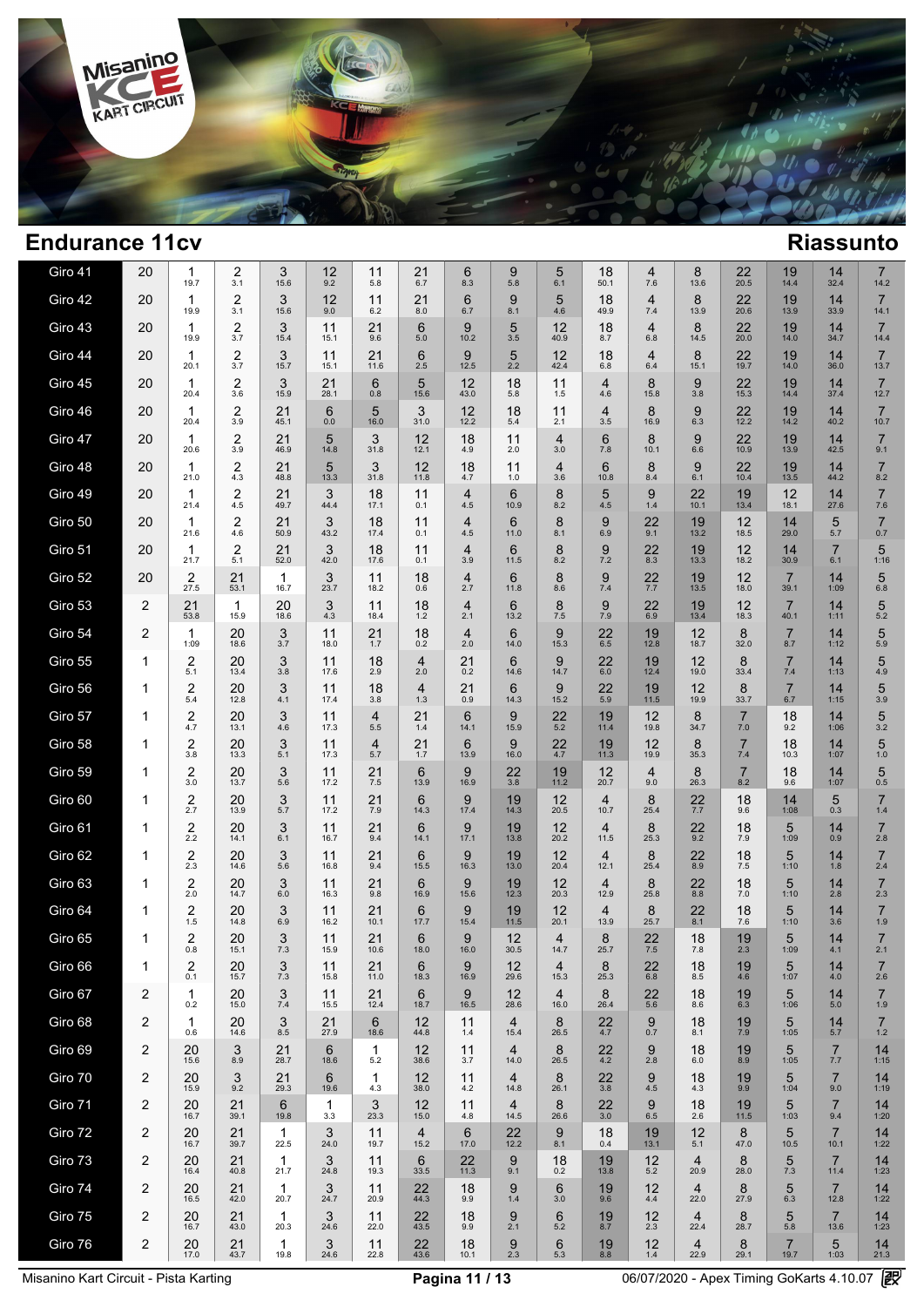

| Giro 77         | 2              | 20<br>17.2           | 1<br>1:03            | 3<br>25.0  | 11<br>22.7 | 21<br>11.4 | 22<br>32.3             | 18<br>10.6             | 9<br>3.4               | 6<br>4.7               | 19<br>8.7              | 12<br>0.5              | 4<br>23.1              | 8<br>30.6  | 5<br>1:23 | $\overline{7}$<br>16.4 | 14<br>5.7  |  |
|-----------------|----------------|----------------------|----------------------|------------|------------|------------|------------------------|------------------------|------------------------|------------------------|------------------------|------------------------|------------------------|------------|-----------|------------------------|------------|--|
| Giro 78         | 2              | 20<br>16.5           | 1<br>1:03            | 3<br>25.2  | 11<br>23.0 | 21<br>13.8 | 22<br>29.9             | 18<br>10.9             | 9<br>5.0               | 6<br>3.3               | 12<br>8.6              | 19<br>1.1              | 4<br>22.3              | 8<br>31.3  | 5<br>1:24 | $\overline{7}$<br>19.0 | 14<br>4.2  |  |
| Giro 79         | 2              | 1<br>1:20            | 20<br>13.1           | 3<br>12.2  | 11<br>23.0 | 21<br>15.0 | 22<br>28.9             | 9<br>17.1              | 6<br>3.0               | 12<br>8.0              | 19<br>1.8              | $\overline{4}$<br>21.6 | 8<br>31.8              | 18<br>7.0  | 5<br>1:17 | $\overline{7}$<br>20.1 | 14<br>3.9  |  |
| Giro 80         | 2              | 1<br>1:20            | 20<br>15.0           | 3<br>10.4  | 11<br>23.4 | 21<br>16.7 | 9<br>46.3              | 6<br>1.7               | 12<br>7.7              | 19<br>3.0              | $\overline{4}$<br>20.3 | 22<br>27.5             | 8<br>5.7               | 18<br>8.1  | 5<br>1:15 | $\overline{7}$<br>20.9 | 14<br>4.1  |  |
| Giro 81         | 2              | 1<br>7.3             | 20<br>14.5           | 3<br>9.8   | 11<br>24.0 | 21<br>17.4 | 9<br>46.9              | 6<br>1.0               | 12<br>7.8              | 19<br>3.4              | $\overline{4}$<br>19.3 | 22<br>30.5             | 8<br>3.4               | 18<br>8.9  | 5<br>1:14 | $\overline{7}$<br>22.4 | 14<br>4.7  |  |
| Giro 82         | 2              | 1<br>6.1             | 20<br>14.7           | 3<br>9.4   | 11<br>25.1 | 21<br>18.8 | 6<br>48.0              | 9<br>0.4               | 12<br>5.6              | 19<br>4.1              | $\overline{4}$<br>18.8 | 22<br>32.8             | 8<br>1.4               | 18<br>8.8  | 5<br>1:14 | $\overline{7}$<br>22.5 | 14<br>5.2  |  |
| Giro 83         | 2              | 1<br>5.6             | 20<br>14.9           | 3<br>8.9   | 11<br>26.3 | 21<br>20.0 | 6<br>46.6              | 9<br>0.9               | $\overline{4}$<br>27.9 | 22<br>33.4             | 8<br>2.0               | 18<br>8.3              | 12<br>9.4              | 19<br>5.6  | 5<br>59.5 | $\overline{7}$<br>23.0 | 14<br>6.7  |  |
| Giro 84         | 2              | 1<br>5.3             | 20<br>15.1           | 3<br>9.5   | 11<br>26.9 | 21<br>19.4 | 6<br>46.7              | 4<br>28.9              | 22<br>33.3             | 8<br>3.2               | 18<br>7.8              | 9<br>3.9               | 12<br>5.1              | 19<br>6.0  | 5<br>58.9 | $\overline{7}$<br>23.3 | 14<br>7.6  |  |
| Giro 85         | 2              | 1<br>5.2             | 20<br>15.5           | 3<br>9.0   | 11<br>28.1 | 21<br>19.6 | 6<br>46.9              | $\overline{4}$<br>27.7 | 22<br>34.6             | 8<br>2.9               | 18<br>7.7              | 9<br>5.4               | 12<br>3.1              | 19<br>5.3  | 5<br>59.5 | $\overline{7}$<br>23.8 | 14<br>9.4  |  |
| Giro 86         | 2              | 1<br>4.6             | 20<br>15.6           | 3<br>8.6   | 11<br>29.4 | 21<br>20.9 | 6<br>46.8              | $\overline{4}$<br>26.0 | 22<br>35.4             | 8<br>3.5               | 18<br>6.9              | 9<br>5.5               | 12<br>2.8              | 19<br>5.2  | 5<br>59.8 | $\overline{7}$<br>25.5 | 14<br>1:24 |  |
| Giro 87         | 2              | 1<br>4.6             | 20<br>15.9           | 3<br>8.6   | 21<br>51.9 | 6<br>46.5  | 11<br>10.3             | $\overline{4}$<br>15.1 | 22<br>35.8             | 8<br>4.0               | 18<br>6.1              | 9<br>5.5               | 12<br>2.1              | 19<br>5.7  | 5<br>1:00 | $\overline{7}$<br>26.3 | 14<br>1:31 |  |
| Giro 88         | 2              | 1<br>4.5             | 20<br>15.9           | 3<br>8.5   | 21<br>53.4 | 6<br>47.0  | 11<br>9.6              | 4<br>14.6              | 22<br>36.6             | 8<br>4.0               | 18<br>6.2              | 9<br>5.2               | 12<br>0.8              | 19<br>5.8  | 5<br>1:01 | $\overline{7}$<br>26.2 | 14<br>1:32 |  |
| Giro 89         | $\overline{2}$ | 1<br>4.1             | 20<br>16.2           | 3<br>8.2   | 21<br>54.9 | 6<br>47.0  | 11<br>8.4              | $\overline{4}$<br>15.3 | 22<br>37.7             | 8<br>3.3               | 18<br>6.0              | 9<br>5.1               | 12<br>1.4              | 19<br>5.0  | 5<br>1:01 | $\overline{7}$<br>26.6 | 14<br>1:33 |  |
| Giro 90         | 2              | 1<br>4.0             | 20<br>16.2           | 3<br>8.3   | 21<br>56.3 | 6<br>47.0  | 11<br>7.0              | 4<br>15.7              | 22<br>38.9             | 8<br>2.7               | 18<br>6.5              | 9<br>4.4               | 12<br>1.1              | 19<br>4.9  | 5<br>1:02 | $\overline{7}$<br>27.1 | 14<br>1:33 |  |
| Giro 91         | $\overline{2}$ | 1<br>3.8             | 20<br>16.3           | 3<br>8.2   | 21<br>57.9 | 6<br>46.8  | 11<br>6.8              | 4<br>15.3              | 22<br>39.9             | 18<br>8.4              | 12<br>5.2              | 9<br>0.4               | 19<br>4.5              | 8<br>1:00  | 5<br>2.0  | $\overline{7}$<br>27.8 | 14<br>1:35 |  |
| Giro 92         | 2              | 1<br>3.5             | 20<br>16.5           | 3<br>8.0   | 21<br>59.5 | 6<br>47.3  | 11<br>5.1              | 4<br>15.7              | 22<br>40.5             | 18<br>8.6              | 12<br>4.4              | 9<br>1.5               | 19<br>3.6              | 8<br>1:01  | 5<br>0.7  | $\overline{7}$<br>28.8 | 14<br>1:35 |  |
| Giro 93         | $\overline{2}$ | 1<br>2.8             | 20<br>16.9           | 3<br>7.7   | 21<br>1:01 | 6<br>46.7  | 11<br>4.3              | 4<br>17.0              | 22<br>40.7             | 18<br>8.0              | 12<br>3.4              | 9<br>1.9               | 19<br>3.6              | 8<br>1:02  | 5<br>1.3  | $\overline{7}$<br>28.7 | 14<br>1:35 |  |
| Giro 94         | 2              | 1<br>2.3             | 20<br>17.3           | 3<br>7.5   | 21<br>1:03 | 6<br>45.7  | 11<br>3.7              | 22<br>58.5             | 18<br>7.8              | 12<br>2.4              | 9<br>2.3               | 19<br>3.8              | 4<br>21.2              | 8<br>41.8  | 5<br>0.6  | $\overline{7}$<br>30.4 | 14<br>1:35 |  |
| Giro 95         | $\overline{2}$ | 20<br>19.5           | 3<br>8.0             | 1<br>50.4  | 21<br>14.3 | 6<br>45.4  | 11<br>2.8              | 22<br>1:00             | 18<br>6.7              | 12<br>1.4              | 9<br>2.9               | 19<br>4.2              | $\overline{4}$<br>21.3 | 8<br>41.7  | 5<br>0.6  | $\overline{7}$<br>1:49 | 14<br>17.6 |  |
| Giro 96         | $\overline{2}$ | 20<br>20.2           | 3<br>6.9             | 1<br>51.2  | 21<br>14.9 | 11<br>47.6 | 22<br>1:01             | 18<br>6.2              | 12<br>0.6              | 9<br>3.9               | 6<br>4.5               | 19<br>1.1              | $\overline{4}$<br>19.4 | 8<br>42.1  | 5<br>0.5  | $\overline{7}$<br>1:52 | 14<br>15.9 |  |
| Giro 97         | $\overline{2}$ | 20<br>20.7           | $\mathbf{1}$<br>57.2 | 21<br>16.2 | 3<br>7.6   | 11<br>39.4 | 22<br>1:02             | 18<br>5.4              | 12<br>0.1              | 9<br>3.7               | 19<br>7.3              | 6<br>0.2               | 4<br>17.3              | 8<br>42.6  | 5<br>1.0  | $\overline{7}$<br>1:53 | 14<br>16.1 |  |
| Giro 98         | $\overline{2}$ | 20<br>20.4           | 1<br>57.7            | 21<br>17.1 | 3<br>7.0   | 11<br>39.3 | 22<br>1:03             | 12<br>4.3              | 18<br>0.9              | 19<br>10.7             | 6<br>0.8               | $\overline{4}$<br>16.0 | 8<br>43.5              | 5<br>0.7   | 9<br>8.1  | $\overline{7}$<br>1:47 | 14<br>16.4 |  |
| Giro 99         | $\overline{2}$ | 20<br>20.1           | 1<br>57.4            | 3<br>24.6  | 11<br>40.0 | 21<br>12.6 | 12<br>54.2             | 19<br>11.8             | 6<br>1.1               | $\overline{4}$<br>16.3 | 8<br>43.4              | 5<br>0.6               | 22<br>0.6              | 18<br>5.5  | 9<br>1.8  | $\overline{7}$<br>1:48 | 14<br>16.8 |  |
| Giro 100        | 2              | 20<br>19.5           | 1<br>57.3            | 3<br>24.8  | 11<br>40.9 | 21<br>13.5 | 12<br>53.1             | 19<br>11.7             | 6<br>1.8               | $\overline{4}$<br>15.2 | 8<br>44.0              | 22<br>4.1              | 18<br>3.8              | 9<br>0.1   | 5<br>1:09 | $\overline{7}$<br>42.5 | 14<br>15.8 |  |
| <b>Giro 101</b> | 2              | 20<br>19.4           | 1<br>57.0            | 3<br>24.9  | 11<br>42.0 | 21<br>12.6 | 12<br>53.4             | 19<br>11.8             | 6<br>2.2               | 4<br>15.0              | 8<br>44.0              | 22<br>5.3              | 9<br>1.8               | 18<br>1.7  | 5<br>1:09 | $\overline{7}$<br>43.2 | 14<br>15.5 |  |
| <b>Giro 102</b> | $\overline{2}$ | 20<br>19.2           | 1<br>56.5            | 3<br>25.4  | 11<br>42.9 | 21<br>11.9 | 12<br>53.3             | 6<br>14.6              | 4<br>14.7              | 8<br>44.7              | 22<br>5.7              | 9<br>0.2               | 18<br>3.8              | 19<br>6.0  | 5<br>1:03 | $\overline{7}$<br>43.7 | 14<br>15.5 |  |
| <b>Giro 103</b> | 2              | 20<br>19.0           | 1<br>56.3            | 3<br>25.7  | 11<br>43.5 | 21<br>11.5 | 12<br>53.4             | 6<br>15.1              | $\overline{4}$<br>14.1 | 8<br>45.8              | 9<br>4.5               | 22<br>$1.0$            | 18<br>3.7              | 19<br>9.3  | 5<br>1:00 | $\overline{7}$<br>44.7 | 14<br>1:33 |  |
| <b>Giro 104</b> | 2              | $\mathbf{1}$<br>1:14 | 20<br>21.1           | 3<br>5.1   | 11<br>43.7 | 21<br>11.0 | 12<br>54.1             | 6<br>15.2              | $\overline{4}$<br>14.2 | 8<br>46.9              | 9<br>2.3               | 22<br>2.9              | 18<br>2.6              | 19<br>12.4 | 5<br>57.5 | $\overline{7}$<br>46.9 | 14<br>1:35 |  |
| <b>Giro 105</b> | 1              | 2<br>0.9             | 20<br>21.4           | 3<br>4.2   | 21<br>55.8 | 12<br>53.0 | 11<br>12.3             | 6<br>4.3               | $\overline{4}$<br>14.0 | 8<br>46.6              | 9<br>1.0               | 22<br>4.2              | 18<br>2.2              | 19<br>13.7 | 5<br>55.9 | $\overline{7}$<br>47.8 | 14<br>1:37 |  |
| <b>Giro 106</b> | $\mathbf 1$    | 2<br>2.6             | 20<br>21.1           | 3<br>3.4   | 21<br>55.7 | 12<br>52.9 | 11<br>14.7             | 6<br>2.9               | $\overline{4}$<br>13.3 | 9<br>47.5              | 8<br>0.0               | 22<br>6.1              | 18<br>0.8              | 19<br>15.3 | 5<br>54.3 | $\overline{7}$<br>49.7 | 14<br>1:37 |  |
| <b>Giro 107</b> | 1              | 2<br>3.6             | 20<br>20.5           | 3<br>3.3   | 21<br>55.9 | 12<br>52.8 | 11<br>15.6             | 6<br>2.0               | $\overline{4}$<br>13.8 | 9<br>46.7              | 8<br>2.0               | 22<br>5.1              | 18<br>0.7              | 19<br>17.1 | 5<br>52.7 | $\overline{7}$<br>50.0 | 14<br>1:39 |  |
| <b>Giro 108</b> | 1              | 2<br>4.7             | 20<br>19.8           | 3<br>3.1   | 21<br>56.0 | 12<br>53.0 | 11<br>16.2             | 6<br>2.1               | $\overline{4}$<br>13.5 | 9<br>45.9              | 8<br>3.2               | 22<br>5.1              | 18<br>0.7              | 19<br>18.5 | 5<br>50.8 | $\overline{7}$<br>50.5 | 14<br>1:41 |  |
| <b>Giro 109</b> | 1              | 2<br>5.4             | 20<br>19.5           | 3<br>2.9   | 21<br>56.8 | 11<br>1:09 | $\overline{4}$<br>15.0 | 12<br>43.4             | 9<br>1.5               | 8<br>4.9               | 22<br>4.9              | 18<br>0.9              | 6<br>9.7               | 19<br>9.7  | 5<br>49.4 | $\overline{7}$<br>51.0 | 14<br>1:42 |  |
| <b>Giro 110</b> | 1              | 20<br>25.5           | 3<br>2.7             | 2<br>53.2  | 21<br>3.4  | 11<br>1:10 | $\overline{4}$<br>15.8 | 9<br>43.9              | 12<br>0.3              | 8<br>5.0               | 22<br>5.4              | 18<br>0.6              | 6<br>12.5              | 19<br>8.1  | 5<br>48.5 | $\overline{7}$<br>50.1 | 14<br>1:44 |  |
| <b>Giro 111</b> | 1              | 20<br>25.7           | 3<br>2.8             | 2<br>54.7  | 21<br>2.0  | 11<br>1:10 | $\overline{4}$<br>15.8 | 9<br>43.5              | 12<br>0.8              | 8<br>5.7               | 22<br>5.3              | 18<br>0.4              | 6<br>13.0              | 19<br>9.8  | 5<br>46.1 | $\overline{7}$<br>50.1 | 14<br>1:47 |  |
| <b>Giro 112</b> | 1              | 20<br>26.2           | 3<br>2.6             | 2<br>55.3  | 21<br>1.3  | 11<br>1:11 | $\overline{4}$<br>14.9 | 9<br>43.0              | 12<br>1.4              | 8<br>6.5               | 22<br>$5.2$            | 18<br>0.1              | 6<br>13.1              | 19<br>11.6 | 5<br>43.7 | $\overline{7}$<br>52.1 | 14<br>1:47 |  |